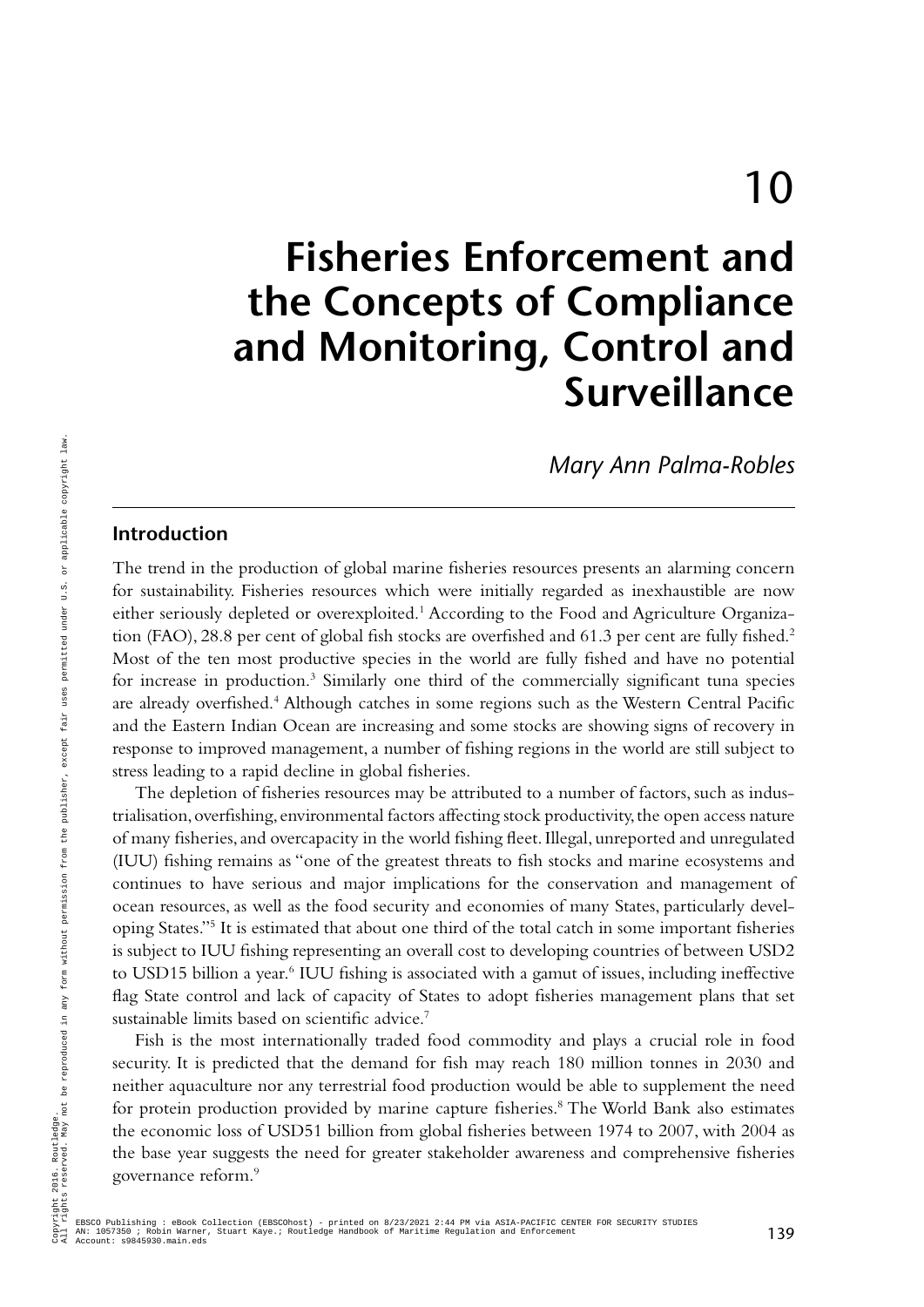There are a number of measures recommended to respond to the decline of fisheries, such as reduction of catch, restriction of fishing effort, designation of marine protected areas, and certification of sustainable fisheries.10 Most of these measures have been developed within domestic laws and policies, regional conservation and management measures, and global binding and non-binding fisheries instruments. The FAO recommends that effective fisheries management should be conditioned by resource considerations, environmental constraints, ecological factors, technological development and socio-economic considerations.11 Similarly, the governing legal framework should also address a broad range of issues relating to the conservation and management of fisheries.

The legal regime for fisheries has progressively developed since the 1990s and States have continuously adopted measures to control fishing activities. This has led to the gradual erosion of freedom of fishing supplanted by increased regulation of fishing activities and shared access under the 1982 United Nations Convention on the Law of the Sea (LOSC).<sup>12</sup> While the decades directly following the LOSC may be considered as an era of strengthening fisheries regulation, the succeeding period including the current one can be deemed as an important phase for fisheries enforcement. This is because key global fisheries agreements have now been established for a number of years providing sufficient time for individual States and regional organisations to amend relevant measures in line with international rights and obligations.

This chapter focuses on the enforcement of fisheries regulations, particularly the rights and obligations of States under international law and provides examples of State practice for analysis. It examines the fisheries enforcement framework under the LOSC and other global fisheries agreements in zones of sovereignty, zones under sovereign rights, and on the high seas. It also discusses port State enforcement as a supplement to flag State enforcement and an effective means to prevent the landing or transshipment of illegally caught fish. The chapter analyses the concept of monitoring, control and surveillance as an overarching concept of fisheries enforcement and contrasts it with the element of fisheries compliance. It concludes with a discussion of some of the emerging issues in fisheries that continuously challenge the fisheries enforcement capabilities of States.

#### **International legal framework for fisheries enforcement**

The international legal framework for fisheries enforcement comprises legally binding agreements, in particular the LOSC,<sup>13</sup> the 1993 FAO Compliance Agreement,<sup>14</sup> 1995 UN Fish Stocks Agreement,<sup>15</sup> and the 2009 FAO Port State Measures Agreement.<sup>16</sup> These agreements adopt the key principle of promoting equitable, efficient utilisation and conservation of living resources both in areas under national jurisdiction and on the high seas.17 The LOSC provides the basic framework that outlines the general prescriptive rights and obligations of States in each maritime zone which in turn form the basis for exercising the enforcement powers of States. The limited provisions of the LOSC particularly with respect to fishing on the high seas and fishing for straddling and highly migratory stocks are strengthened by the FAO Compliance Agreement and the UN Fish Stocks Agreement.

The 1993 FAO Compliance Agreement was an effort to solve the problem of "reflagging of fishing vessels into flags of convenience to avoid compliance with agreed conservation and management measures".18 It applies to all fishing vessels, including support vessels used or intended for fishing on the high seas, except for vessels of 24 metres or less in length<sup>19</sup> subject to certain conditions.20 The application of this agreement is not restricted to specific species of fish. The FAO Compliance Agreement reiterates the provisions of the LOSC with respect to the effective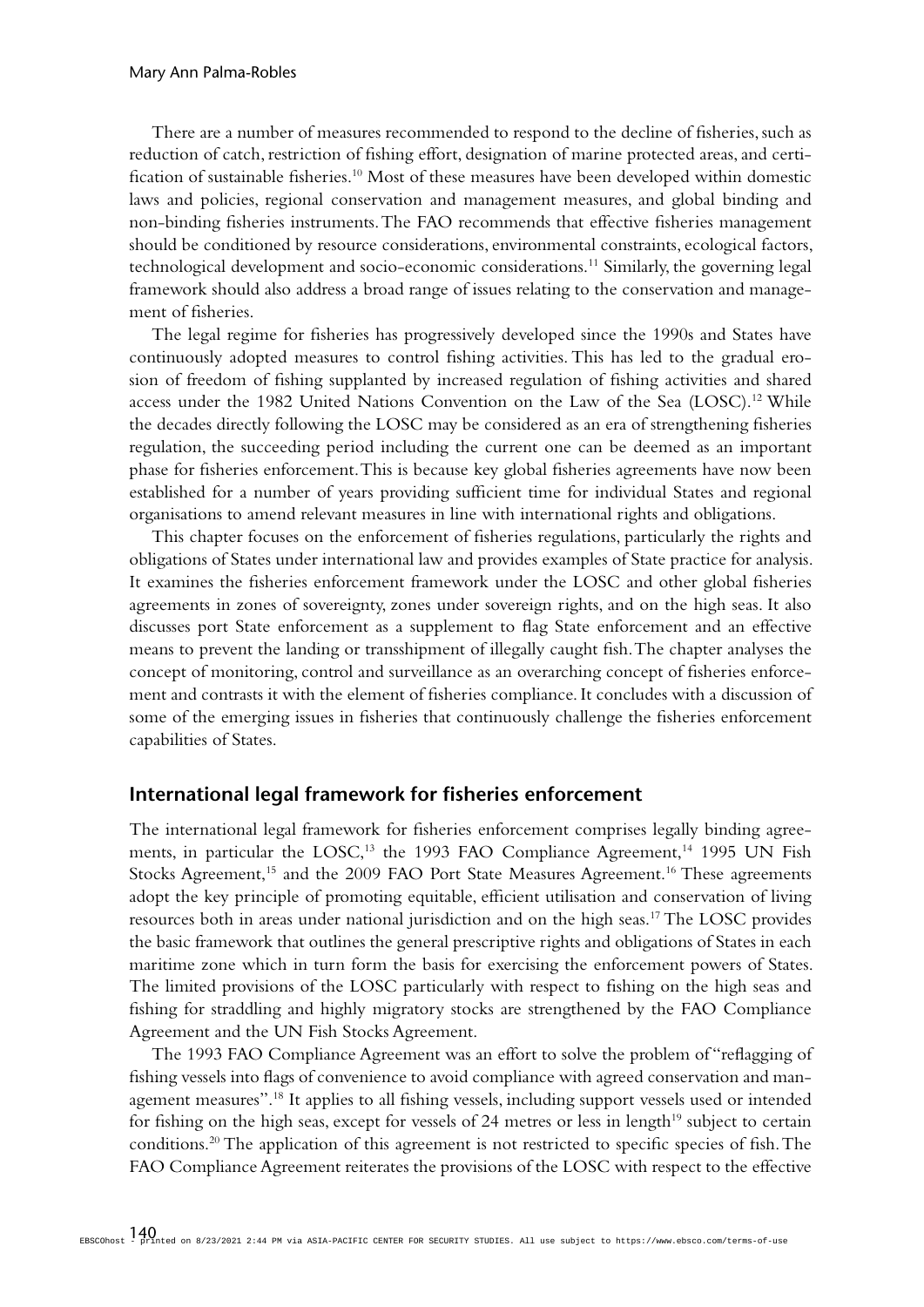control of fishing vessels and promotes the concept of compliance and enforcement. It focuses on the role of flag States to ensure the compliance of their vessels with international conservation and management measures on the high seas.

The UN Fish Stocks Agreement provides for the conservation and management of straddling and highly migratory fish stocks. Similar to the FAO Compliance Agreement, it emphasises the need for States to adopt effective mechanisms for compliance and enforcement of conservation measures on the high seas and due to the migratory nature of species subject to the agreement promotes the need to apply compatible measures in the exclusive economic zone (EEZ) and on the high seas.21 In addition to flag State duties, the UN Fish Stocks Agreement emphasises the role of port States in promoting fisheries conservation measures.<sup>22</sup> The agreement also provides for international cooperation, through the creation of subregional and regional fisheries management organisations (RFMOs) and arrangements23 and implementation of enforcement mechanisms such as high seas boarding and inspection.24

The FAO Port State Measures Agreement was negotiated and agreed by States more than ten years after key global fisheries instruments had been adopted post the LOSC. It outlines in greater detail the role of States in exercising their sovereignty over ports located in their territory as a means to ensure the long term conservation and sustainable use of living marine resources and ecosystems.25 The FAO Port State Measures Agreement applies to foreign vessels seeking entry into port, with the exception of vessels of a neighbouring State that are engaged in artisanal fishing for subsistence and container vessels that are not carrying fish or, if carrying fish, only those with fish that have not been previously landed.<sup>26</sup> It elaborates on specific measures that may be applied by port States to combat IUU fishing, such as designation of ports, advance request of port entry, use of ports, inspections, and enforcement actions such as denial of port entry and prohibition of catch landing. Similar to the UN Fish Stocks Agreement, the FAO Port State Measures Agreement underscores the need for cooperation between flag and port States, as well as exchange of information with relevant States, RFMOs, the FAO and other international bodies.<sup>27</sup>

As examined in the succeeding sections, the LOSC has limited provisions on fisheries enforcement actions that may be undertaken by States. Apart from the enforcement powers of States under Article 73 of the LOSC in relation to the exercise of sovereign rights for the purpose of exploring, exploiting, conserving and managing living resources, much of the guidance on fisheries enforcement in other maritime zones may only be drawn from other global fisheries agreements. Non-binding fisheries instruments such as the FAO Code of Conduct for Responsible Fisheries<sup>28</sup> and the four International Plans of Action (IPOAs)<sup>29</sup> reiterate some of the enforcement related measures that may be implemented by States under the concept of monitoring, control and surveillance (MCS). The IPOA to Prevent, Deter and Eliminate Illegal, Unreported and Unregulated Fishing (IPOA-IUU) for example, provides that States should undertake comprehensive and effective MCS from the commencement of fishing, through the point of landing to the final destination.30 The MCS measures provided under the IPOA-IUU encompass compliance and enforcement actions found in the LOSC, FAO Compliance Agreement and the UN Fish Stocks Agreement, such as authorisation to fish, record of fishing vessels, observer programme, vessel monitoring system, and boarding and inspection.

## **Fisheries enforcement in areas under sovereignty**

The LOSC does not contain specific provisions that require States to conserve fisheries resources in areas under sovereignty. Consequently the Convention does not regulate fisheries enforcement in internal waters, territorial sea and archipelagic waters as these waters are subject to the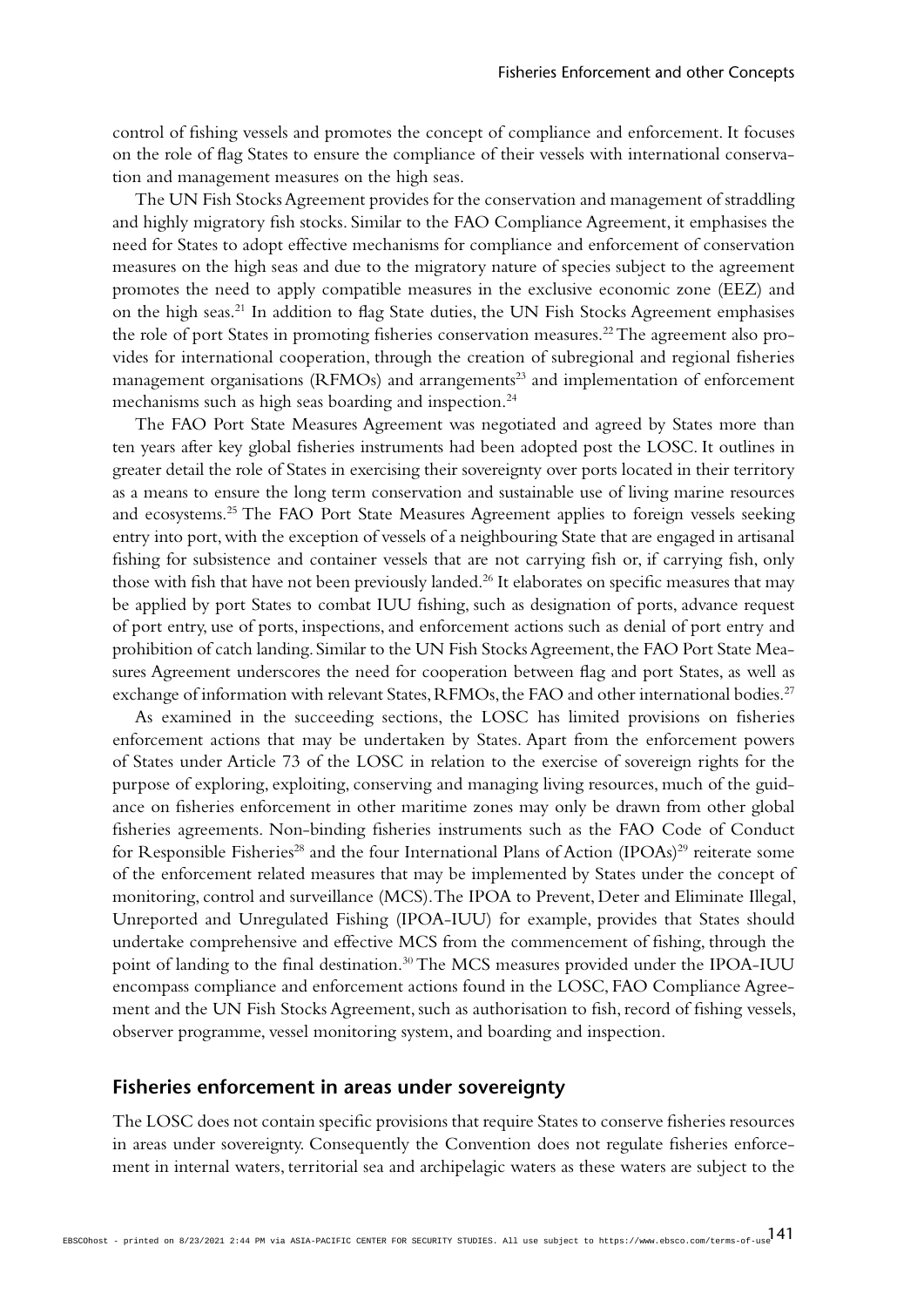full sovereignty of coastal States. In general the enforcement power of a State in areas under sovereignty under the LOSC largely encompasses the prevention of fishing by foreign vessels engaged in archipelagic sea lanes, innocent, and transit passages.<sup>31</sup>

Article 21 of the LOSC provides that a coastal State may adopt laws and regulations relating to innocent passage through the territorial sea in respect of a number of matters, including the conservation of living resources and prevention of infringement of fisheries laws and regulations of the coastal State.32 Any fishing activity by a foreign fishing vessel in the territorial sea may be considered as a passage that is prejudicial to the peace, good order and security of a coastal State, and hence non-innocent.33 This provision is clearly demonstrated in State practice as most coastal State legislation on the territorial sea categorises fishing activities by foreign vessels as passage that is not innocent.

In archipelagic waters the only reference to fisheries is with respect to traditional fishing. Article 51(1) of the LOSC provides that archipelagic States shall recognise traditional fishing rights of an immediately adjacent neighbouring State in areas falling within archipelagic waters. The terms and conditions associated with the exercise of traditional fishing rights are regulated by bilateral agreements between the archipelagic and neighbouring State and may not be transferred to or shared with a third State.<sup>34</sup> As an example Indonesia has concluded bilateral agreements with Malaysia and Papua New Guinea in recognition of traditional fishing rights.<sup>35</sup> Indonesia has imposed some requirements on neighbouring States exercising traditional fishing in Indonesian waters, such as the condition that the fishing practices must have been carried out for at least four generations, the use of fishing gears that are not prohibited under Indonesian law, and that the fishing activities may only be carried out by individuals rather than corporations.<sup>36</sup>

#### **Fisheries enforcement in areas under sovereign rights**

Similar to navigation, the LOSC considers competing interests relating to the exploitation and conservation of fisheries resources in an attempt to achieve a balance between the power of coastal States over resources in their areas under jurisdiction and freedom of fishing as part of the freedom of the high seas. Coastal State powers over resources in the EEZ include control over the activities of foreign fishing vessels accessing such resources, while the freedom of the high seas encompasses rights of foreign States and their nationals to conduct activities in the EEZ which may not be fisheries related, such as the exercise of the freedom of navigation. However the continuous decline of commercial fish stocks and stricter fisheries regulations have raised questions as to the balance of these rights tipping in favour of conservation, and increasingly limiting the rights of foreign fishing vessels in the EEZ and consequently on the high seas. In the South Pacific for example, small island States do not allow foreign vessels to fish on the high seas as a condition of access to adjacent EEZ fisheries.<sup>37</sup> These measures have subsequently led to fisheries closure in high seas pockets of the Western and Central Pacific ocean between 2010 and 2012, as well as an ongoing requirement for vessels transiting designated high seas areas to submit entry and exit information.<sup>38</sup>

#### **Fisheries enforcement in the EEZ**

As discussed in another chapter of this Handbook, the development of the legal regime of the EEZ marked a significant change in the law of the sea.<sup>39</sup> This is in particular reference to resource exploitation and management as the EEZ regime placed almost 90 per cent of fisheries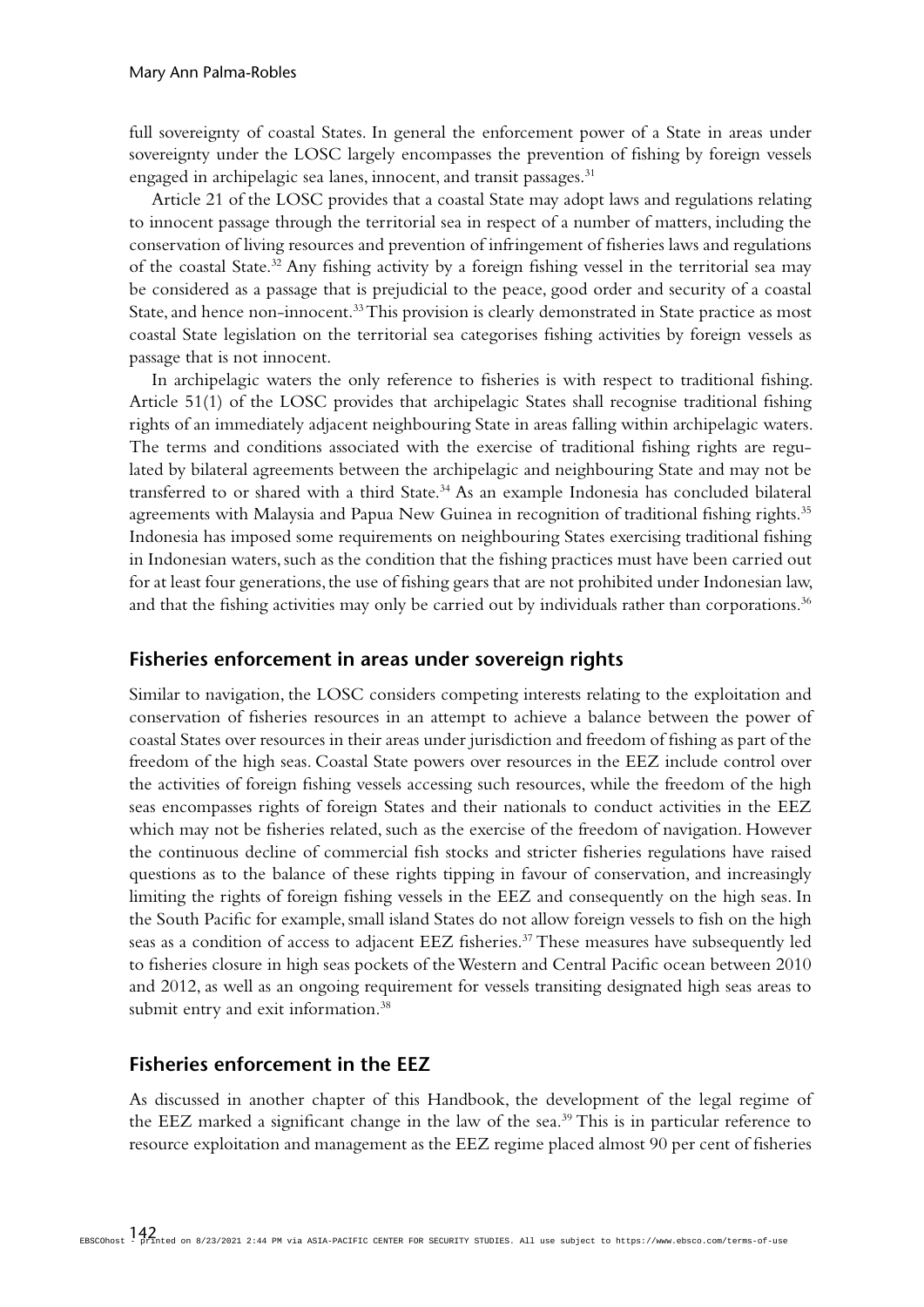resources under the sovereign rights of coastal States,<sup>40</sup> otherwise subject to the freedom of fishing prior to the LOSC. Consistent with the sovereign rights of coastal States in conserving and managing living resources in the EEZ,<sup>41</sup> the Convention confers on coastal States the discretion to develop measures that would carry out both its conservation and utilisation obligations under Articles 61 and 62, which includes adopting laws and regulations on foreign fishing access in the EEZ. These laws and regulations may relate to the licensing of fishers, fishing vessels and equipment; determining the type and amount of species to be caught and fixing quotas; regulating seasons and areas of fishing; fixing the age and size of fish and other species that may be caught; specifying information required of fishing vessels; placing of observers on board vessels; regulating conduct of research programmes; landing of catch; terms and conditions on joint ventures and other cooperative arrangements; training of personnel and transfer of fisheries technology; and enforcement procedures.42

Article 73 of the Law of the Sea Convention is the key provision on fisheries enforcement in the EEZ that ensures implementation of terms and conditions of foreign fishing access. It provides:

## Article 73

## *Enforcement of laws and regulations of the coastal State*

- 1. The coastal State may, in the exercise of its sovereign rights to explore, exploit, conserve and manage the living resources in the exclusive economic zone, take such measures, including boarding, inspection, arrest and judicial proceedings, as may be necessary *to* ensure compliance with its laws and regulations adopted by it in conformity with this Convention.
- 2. Arrested vessels and their crews shall be promptly released upon the posting of reasonable bond or other security.
- 3. Coastal State penalties for violations of fisheries laws and regulations in the exclusive economic zone may not include imprisonment, in the absence of agreements to the contrary by the States concerned, or any other form of corporal punishment.
- 4. In cases of arrest or detention of foreign vessels the coastal State shall promptly notify the flag State, through appropriate channels, of the action taken and of any penalties subsequently imposed.

There are a number of components and issues related to fisheries enforcement based on Article 73. One issue relates to the boarding and inspection of vessels. Article 73 provides for the enforcement power of coastal States to board and inspect vessels to ensure compliance with the laws and regulations of coastal States. The issue of boarding of vessels is threefold: 1) which vessels can be boarded; 2) what offences warrant the boarding of vessels; and 3) who can board vessels.

## *Which vessels can be boarded*

It is clear that a vessel subject to enforcement powers under Article 73 is a fishing vessel, which is defined "as any vessel used or intended for use for the purposes of the commercial exploitation of living marine resources, including mother ships and any other vessels directly engaged in such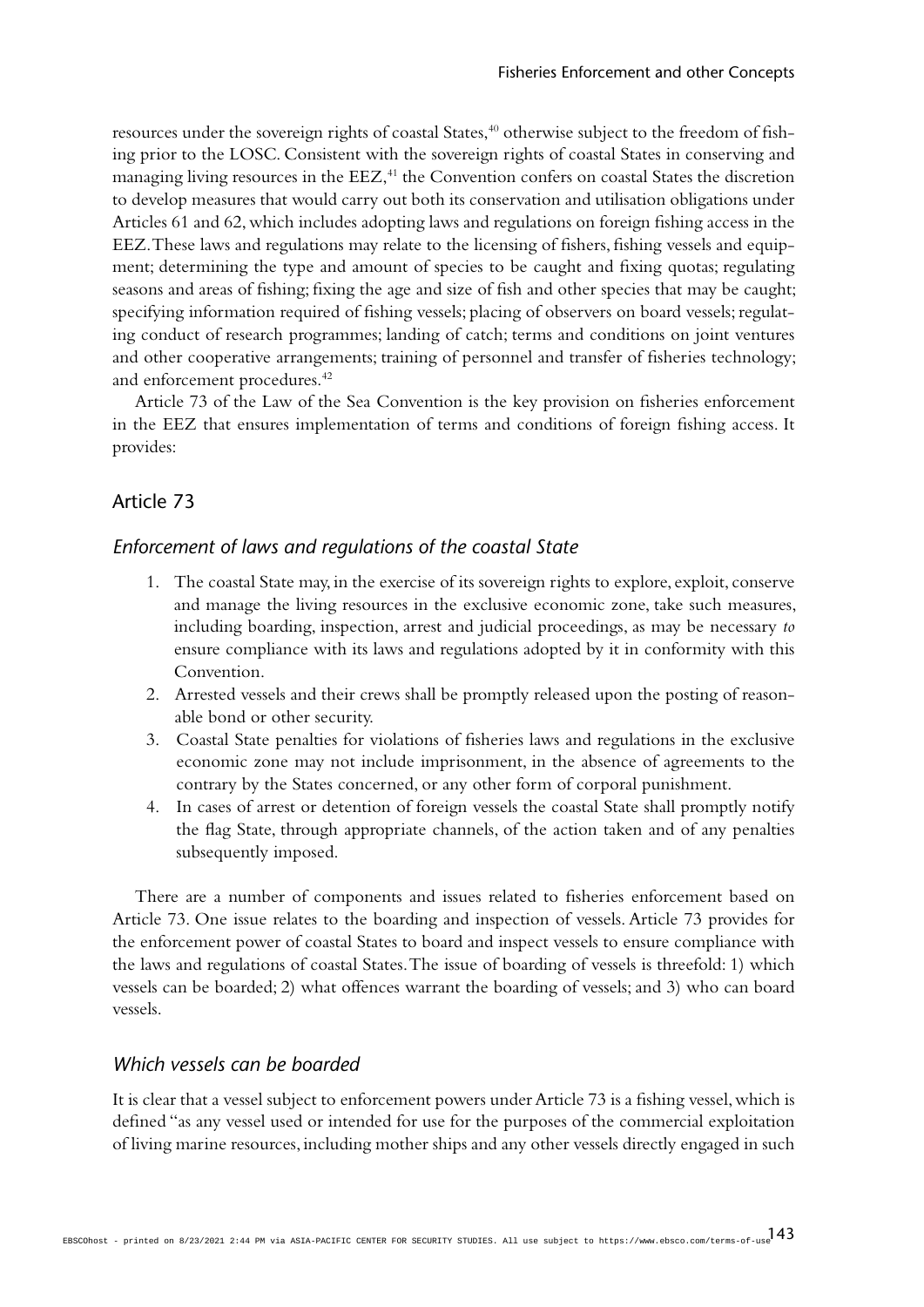fishing operations".43 This definition however, does not unambiguously determine whether or not support ships such as bunkering vessels may be boarded for fisheries enforcement purposes. The response to this question relates to the type of offences that may warrant boarding of vessels which is further discussed below.

Where a vessel is licensed to fish in the EEZ of a coastal State, the flag State can be said to have conceded the right to inspect the vessel to that coastal State under the LOSC, as well as under any fisheries treaty between the two states. However Article 73 is not clear where the vessel is not licensed to fish but is exercising freedom of navigation through the EEZ of the coastal State. Article 73 does not state that only licensed or otherwise authorised vessels may be boarded and inspected. Rather, it grants the general right to enforce fisheries laws of the coastal State which may be interpreted by some as a blanket provision that all fishing vessels in the EEZ may be subjected to the exercise of this power simply because of their nature and usual purpose. On the other hand, it may be argued that transiting fishing vessels may exercise the freedom of navigation in the EEZ granted to all types of vessels; hence the right to navigate through the zone should be without any interference from the coastal State. Both are legitimate interpretations of the provision and an example of how opposing interests during the UNCLOS III negotiations attempted to balance jurisdiction of coastal States to protect their economic resources and freedom of navigation of foreign States in the EEZ. To address conflicting interpretations of this provision, some coastal States require the notification of entry and exit information by foreign fishing vessels transiting their EEZ, rather than providing for immediate boarding and inspection of these vessels for mere presence in the EEZ.

#### *What offences are covered*

Another issue that relates to the kind of fishing vessels subject to fisheries enforcement in the EEZ is the question of the type of fisheries offences that are covered by Article 73. This issue was addressed in the *M/V Saiga* case concerning an oil tanker flagged under the Saint Vincent and the Grenadines arrested by Guinean customs patrol vessels off the coast of Sierra Leone. One of the key issues raised in this case before the International Tribunal for the Law of the Sea (ITLOS) was whether bunkering or refuelling of a fishing vessel within the EEZ of a State is considered an activity which falls within the scope of a coastal State's exercise of its sovereign rights to explore, exploit, conserve and manage the living resources.<sup>44</sup> This view was supported by the Guinean *Code of Maritime Fishing* which provided that supplying of vessels or logistical support to fishing vessels are "operations connected to fishing" subject to licence.<sup>45</sup>

The view that refuelling is an activity ancillary to that of the refuelled ship is supported in State practice in the definition of driftnet fishing under the Convention for the Prohibition of Fishing with Long Driftnets in the South Pacific, where driftnet fishing activities, include "transporting, transhipping and processing any driftnet catch, and co-operation in the provision of food, fuel and other supplies for vessels equipped for or engaged in driftnet fishing."46 On the other hand, it may be argued that bunkering at sea is an independent activity within the legal regime of freedom of navigation under Article 59 of the LOSC.<sup>47</sup> It may also be that States which have not adopted regulations concerning bunkering of fishing vessels do not regard refuelling as connected to fishing activities. In this debate the fundamental question becomes what constitutes fishing under domestic law.

Even though the LOSC does not provide a definition of "fishing", other international fisheries agreements have defined the same. Fishing, under the FAO Port State Measures Agreement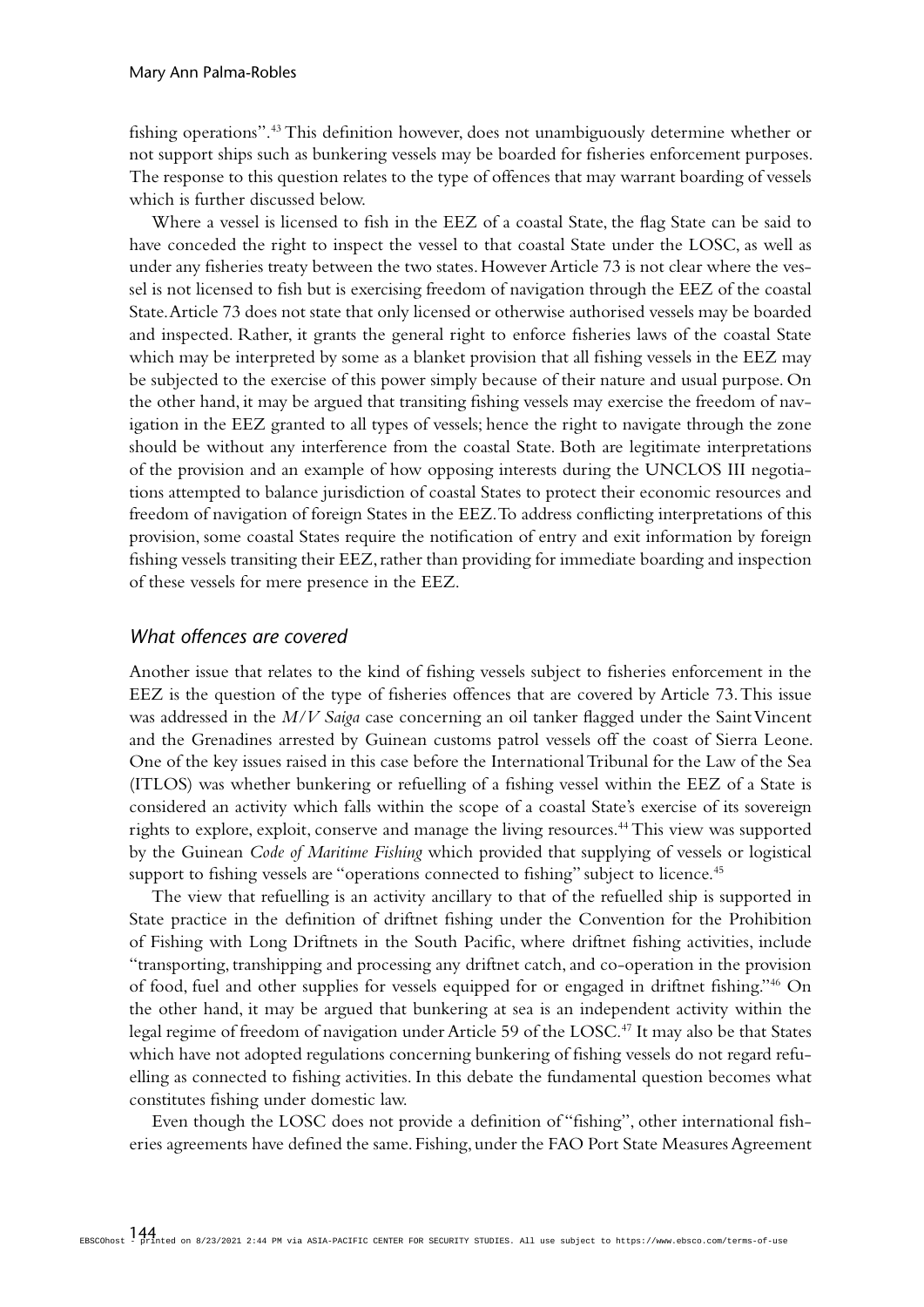means "searching for, attracting, locating, catching, taking or harvesting fish or any activity which can reasonably be expected to result in the attracting, locating, catching, taking or harvesting of fish."48 This agreement further defines fishing-related activities as "any operation in support of, or in preparation for, fishing, including the landing, packaging, processing, transshipping or transporting of fish that have not been previously landed at a port, as well as the provisioning of personnel, fuel, gear and other supplies at sea."49

#### *Who can board fishing vessels?*

Article 73 does not provide any guidance on what agency or entity should be responsible for fisheries enforcement. Under Article 101 of the LOSC, "only warships or military aircraft, or other ships or aircraft on government service especially authorised to that effect" may conduct hot pursuit, which may include pursuit of foreign vessels breaching fisheries regulations of coastal States. Various States utilise different enforcement agencies for fisheries. Some States deploy military or naval vessels to address illegal fishing by foreign vessels to protect resources in the EEZ as if it were part of national security. Some States designate a civilian agency like the coast guard to deal with environmental and resource related infringement in areas under national jurisdiction. Between military and para-military vessels, the general practice has been to use civilian force for fisheries violations in the EEZ because naval intervention can be deemed as a hostile act by other nations and can create disputes if not managed carefully. The use of military vessels has also been faced with strong objections especially in fishing zones around disputed territories in East Asian waters and the South China Sea. Some countries have a multi-agency approach to combine assets in addressing various threats in the EEZ ranging from illegal fishing, marine pollution, illicit trafficking of narcotics, and people smuggling. For most developing countries, the response to illegal fishing depends on a number of considerations such as the availability of military or coastguard assets, the size of the EEZ, and other political priorities.

### *Prompt release of vessels*

One of the most controversial aspects of Article 73 relates to the prompt release of vessels. Article 73(2) provides that arrested vessels and their crew shall be promptly released upon posting of a reasonable bond or other security. A number of cases involving fishing vessels have been heard before the ITLOS on the issue of prompt release. The two key issues in this provision relate to what a "reasonable bond" means and when a release is considered "prompt".

The LOSC does not define what is meant by a reasonable bond or other security. Although the ITLOS has not fixed the amount for a bond or financial security to be considered reasonable, it has identified a number of factors to be taken into account in determining the reasonableness of a bond. These factors include the amount, nature, and form of the bond or financial security, $50$  gravity of the alleged offences, the penalties imposed or imposable under the laws of the detaining State, the value of the detained vessel and of the seized cargo, and the amount of the bond imposed by the detaining State and its form.<sup>51</sup> The ITLOS has not provided a complete list of criteria nor has it laid down rules as to the exact weight that should be attached to each factor.<sup>52</sup> The ITLOS has also ruled that non-financial conditions (e.g. good behaviour bond) cannot be considered components of a bond or financial security with respect to an alleged violation by a foreign fishing vessel in the EEZ of a coastal State.<sup>53</sup>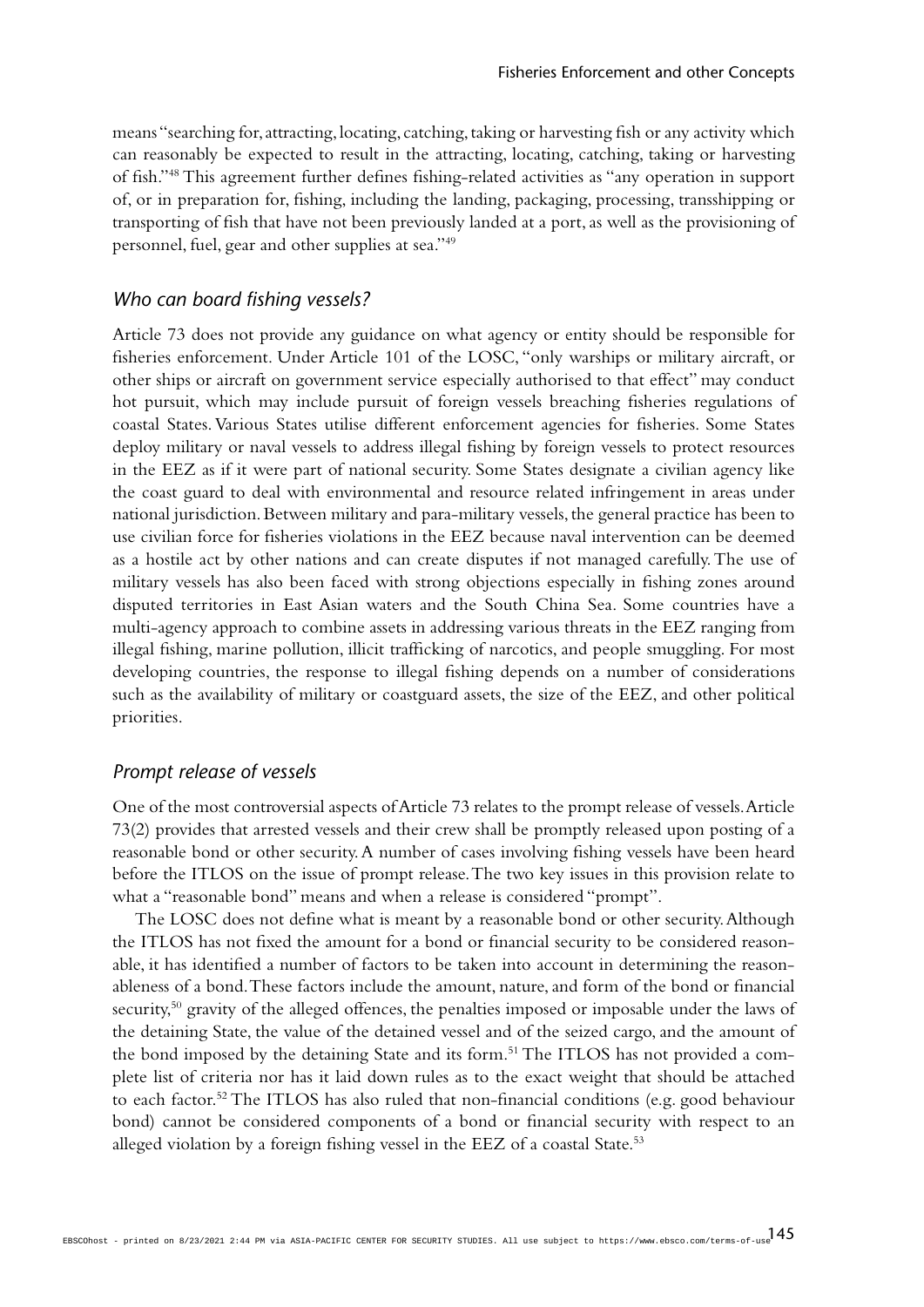The issue of prompt release is related to the forfeiture of vessels imposed by many coastal States. The ITLOS noted in the *Tomimaru* case that Article 73 does not make reference to the confiscation of vessels; however many States provide for this enforcement action in their legislation with respect to the management and conservation of marine living resources.<sup>54</sup> An example which has arisen in state practice is whether or not the automatic forfeiture of vessels adopted in Australia is contrary to the prompt release requirement of the LOSC. In the case of the *Volga*, the Federal Court of Australia ruled that by operation of section 106A of the *Fisheries Management Act (Cth)* a transfer of title from the foreign fishing vessel owner to the Commonwealth occurred at the time when the fisheries offences were committed; hence when the pursuit, apprehension and forfeiture occurred, Australia was seizing its own vessel.<sup>55</sup> While the validity of section 106A of the *Fisheries Management Act* was upheld by the court, its legitimacy under international law still raises some issues.56 For one the automatic forfeiture of a foreign vessel to the arresting country would cause the prompt release provision of the LOSC to be inoperable,<sup>57</sup> as it would simply render the application for the prompt release of a vessel without an object.58

Another issue in relation to enforcement action under Article 73 of the LOSC is the practice by States of destroying fishing vessels, including burning or sinking of vessels found to have violated domestic fisheries law in the EEZ. This is similarly not provided for under the LOSC but has been incorporated in the domestic legislation of some States. Similar to automatic forfeiture of foreign vessels, the basis for the destruction of fishing vessels for the purpose of combating IUU fishing may be questioned in light of the application of the prompt release provisions of the LOSC.

## *Imprisonment and considerations of humanity*

Article 73(3) of the LOSC provides that penalties of coastal States in the EEZ may not include imprisonment or any other form of corporal punishment, in the absence of agreement to the contrary by the States concerned. This can be contrasted with the treatment of fishing violations by foreign nationals in the territorial sea subject to the full sovereignty of States. While most countries provide for the imprisonment of foreign vessel masters and crew as a form of punishment for violations in waters under their sovereignty, criminal penalties for illegal fishing in the EEZ are constrained by the LOSC. Other administrative penalties, such as the confiscation of catch and gears and prohibition of fish landing are applied by coastal States for fisheries violations in the EEZ. The ITLOS has ruled that Article 73(2) must be read in the context of Article 73 as a whole.59 It has stated that "(t)he obligation of prompt release of vessels and crews includes elementary considerations of humanity and due process of law. The requirement that the bond or other financial security must be reasonable indicates that a concern for fairness is one of the purposes of this provision".<sup>60</sup>

## **Fisheries enforcement on the continental shelf**

Part V of the LOSC on the EEZ provides that sedentary species do not belong to the EEZ but instead are subject to the continental shelf regime. Article 77(4) of the LOSC defines sedentary species as organisms which are at the harvestable stage, either immobile on or under the seabed or are unable to move except in constant physical contact with the seabed or the subsoil. Examples of species that are part of the living natural resources of the continental shelf are corals, sea anemones, sponges, sea urchins, sea cucumbers, gastropods, and bivalve molluscs such as oysters, pearl shell, mussels, clams, and cockles.<sup>61</sup>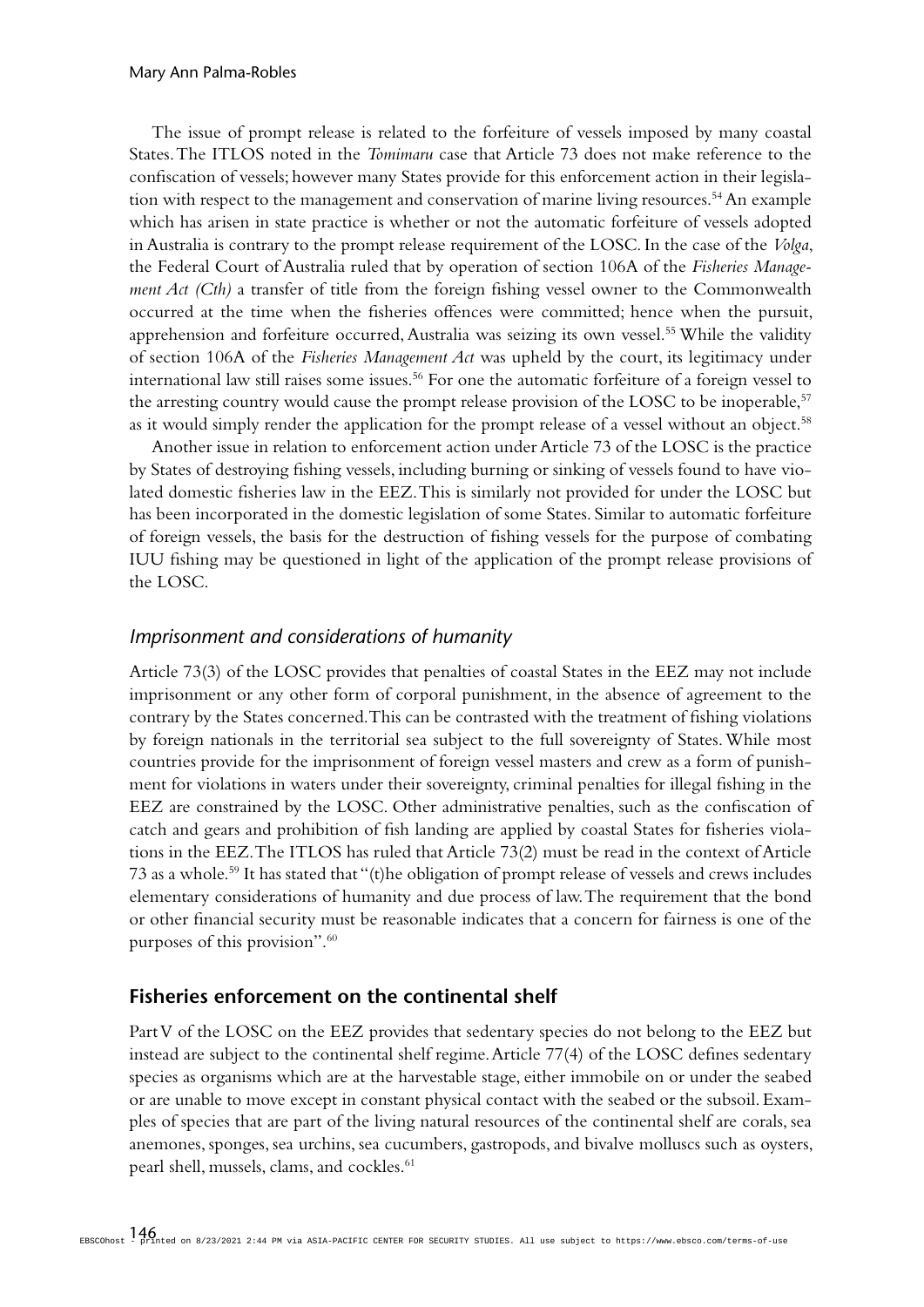Similar to the provisions on areas under sovereignty, the LOSC is silent on the need to conserve and utilise sedentary species. $62$  But unlike the provisions on the EEZ, the sovereign rights given to the coastal State with respect to the continental shelf are exclusive.63 Thus a coastal State is under no obligation to grant access to foreign nations to such species. Regulations on the use of sedentary species are generally covered under the domestic law of States. There is also no specific provision in the LOSC on enforcement relating to the conservation and management of sedentary species. Coastal States generally apply the fisheries enforcement regime in the EEZ to sedentary species on the continental shelf.

Difficulties arise for the enforcement of regulations on sedentary species in areas where the water column and seabed boundaries between adjacent States do not overlap due to the vagueness of the continental shelf regime in relation to sedentary species. Examples of these areas are shared boundaries between Australia and Indonesia in the Timor Sea and between Australia and Papua New Guinea in the Torres Strait. In the Timor Sea, the Australian continental shelf extends under the Indonesian water column; hence Australia cannot enforce its sovereign rights over the sedentary species on its continental shelf without access to the Indonesian water column. The different legal regimes also create confusion for Indonesian fishermen who may be fishing using an open access licence for pelagic fish in the water column of Indonesia and simultaneously catch sedentary species on the Australian continental shelf.

## **Fisheries enforcement for sedentary species in the extended continental shelf**

The LOSC does not provide any guidelines on coastal State regulatory and enforcement powers on the extended continental shelf. Similar to challenges in enforcing fisheries regulations in shared maritime areas, there may be concerns in the future when sedentary species in the extended continental shelf are accessed by fishing vessels exercising the freedom of the high seas in the water column above. A clear international regulatory framework would need to be developed in order to address this issue, including the impact of fishing on vulnerable marine ecosystems on the seabed.<sup>64</sup>

## **Fisheries enforcement in the contiguous zone**

The contiguous zone of a coastal State forms part of the EEZ for purposes of conservation and management of living resources. While the LOSC specifically provides that a coastal State can exercise control to prevent infringement of laws and regulations within its territory or territorial sea only in relation to customs, fiscal, immigration or sanitary laws,<sup>65</sup> the power of coastal States in the contiguous zone has been critical in terms of enforcing fisheries legislation. As an example, multi-agency cooperation between customs and fisheries officers has been crucial in apprehending illegal fishers. Immigration laws are used to issue deportation orders to foreign nationals onboard illegal fishing vessels. Similarly, customs regulations may apply in case of refuelling of fishing vessels.

## **Fisheries enforcement on the high seas**

The LOSC provides for the exclusive jurisdiction of flag States over ships on the high seas,<sup>66</sup> except for certain illicit activities such as piracy and slave trading which require cooperation and are subject to universal jurisdiction. Part of exercising effective jurisdiction and control over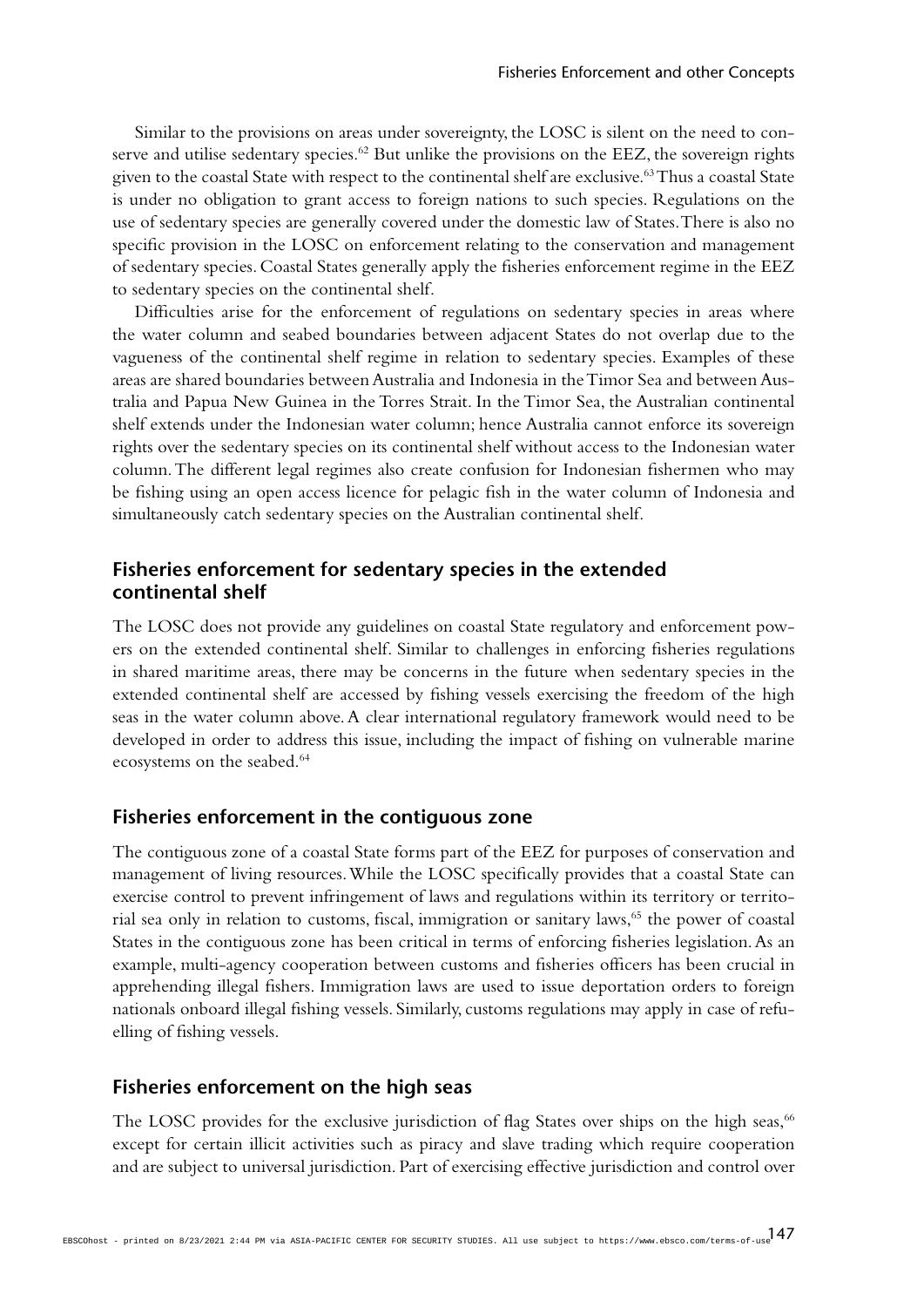vessels is the duty to take enforcement action against vessels that have not observed generally accepted international regulations and procedures. The development of the role of flag States in effective compliance and enforcement has led to the emergence of flag State duties or responsibilities that have specific application in fisheries. The need for cooperation to address IUU fishing has also led to the development of an enforcement mechanism that allows non-flag State authorities to conduct boarding and inspection on the high seas.

## **Flag state enforcement**

Consistent with the principle of flag State responsibility under the LOSC, international fisheries specific instruments provide that a flag State whose vessels fish on the high seas shall take measures to ensure that its vessels comply with subregional and regional conservation and management measures.67 In order to emphasise the responsibility of the flag State over the actions of its vessels, post LOSC fisheries agreements provide that a flag State shall authorise a vessel to fish on the high seas only where it is able to exercise its responsibilities with respect to such vessel.<sup>68</sup> A significant element in the exercise of this responsibility is flag State compliance and enforcement.

Article 19 of the UN Fish Stocks Agreement provides for the duty of a flag State to enforce subregional and regional conservation and management measures irrespective of where the violations occur. The flag State also has the duty to investigate immediately and fully any alleged violation and cooperate with other States including requiring its flagged vessel to give information to an investigating authority relating to fishing operations on the high seas. If sufficient evidence is available on the alleged violation by its vessel, the flag State is required to refer the case to its authorities with a view to instituting proceedings without delay in accordance with its laws, and to detain the vessel if appropriate.<sup>69</sup> It has the obligation to carry out investigations and judicial proceedings expeditiously and ensure that the vessel does not engage in fishing operations on the high seas until such time as all outstanding sanctions imposed by a flag State in respect of the violation have been complied with. Some of the sanctions for fisheries violations on the high seas that may be imposed by the flag State include the withdrawal, suspension or cancellation of the authorisation to fish,<sup>70</sup> or refusal to issue an authorisation to fish for a period of time.71 The UN Fish Stocks Agreement and the FAO Compliance Agreement provide that sanctions should be adequate in severity to secure compliance, discourage violations, and deprive offenders of the benefits accruing from illegal activities.<sup>72</sup>

#### *High seas boarding and inspection in fisheries*

In general exclusive flag State jurisdiction means no interference from third States. The fisheries laws of coastal States over foreign vessels do not have application beyond the EEZ. Hence the powers of fisheries enforcement officers are limited to violations in the fisheries jurisdiction which include areas under sovereignty and sovereign rights. There are three exceptions to the limitation of this coastal State power on the high seas. One is in relation to the right of visit under Article 110 of the LOSC which does not apply to fisheries offences. The second relates to the right of hot pursuit under Article 111 of the LOSC. The third exception relates to high seas boarding and inspection under the UN Fish Stocks Agreement. Articles 21 and 22 of the UN Fish Stocks Agreement can be deemed as an exception to Article 92(1) of the LOSC which provides that ships are subject to the exclusive jurisdiction of the flag State on the high seas.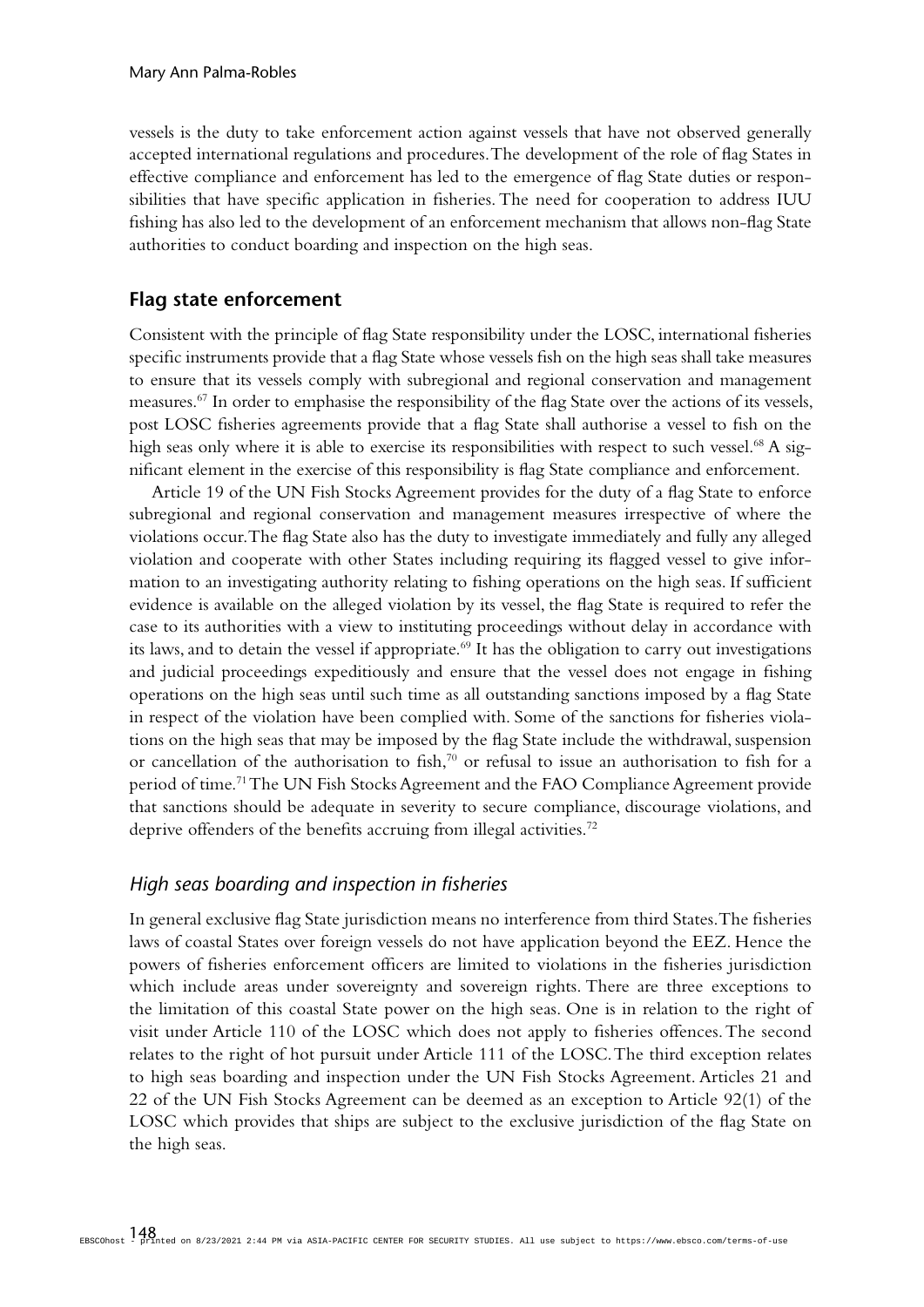The framework for high seas boarding and inspection was developed under the UN Fish Stocks Agreement in Articles 21 and 22 to promote cooperation in fisheries enforcement. The high seas boarding and inspection regime outlines the procedure for boarding and inspection, and the rights and obligations of the inspecting State, authorised inspectors, flag States, and the vessel master. It also provides for actions that may be taken in the event that the master of a vessel refuses to be boarded and inspected on the high seas. The scope of application of this regime is the high seas areas covered by an appropriate  $RFMO<sup>73</sup>$  and includes vessels flying the flag of Parties to the UN Fish Stocks Agreement, vessels flying the flag of Parties to the UN Fish Stocks Agreement and members of relevant RFMOs, as well as vessels without nationality. Therefore a non-Party to the UN Fish Stocks Agreement that is also a non-member to a relevant RFMO and has otherwise not agreed to be bound by high seas boarding and inspection arguably cannot be subject to the regime in accordance with Article 36 of the Vienna Convention on Treaties.<sup>74</sup>

A Party to the UN Fish Stocks Agreement can be an inspecting State and should notify all States whose vessels fish on the high seas. It should ensure that vessels used for boarding and inspection are clearly marked and identifiable as being on government service, and should issue identification to duly authorised inspectors.<sup>75</sup>

The procedure for high seas boarding and inspection commences with an inspecting authority suspecting an alleged serious violation by a fishing vessel of a conservation and management measure established by a relevant RFMO or arrangement. A serious violation based on the UN Fish Stocks Agreement means:

- Fishing without a valid licence, authorisation or permit issued by the flag State;
- Failing to maintain accurate records of catch and catch-related data, as required by the relevant subregional or regional fisheries management organisation or arrangement, or serious misreporting of catch, contrary to the catch reporting requirements of such organisation or arrangement;
- Fishing in a closed area, fishing during a closed season or fishing without, or after attainment of, a quota established by the relevant subregional or regional fisheries management organisation or arrangement;
- Directed fishing for a stock which is subject to a moratorium or for which fishing is prohibited;
- Using prohibited fishing gear;
- Falsifying or concealing the markings, identity or registration of a fishing vessel;
- Concealing, tampering with or disposing of evidence relating to an investigation;
- Multiple violations which together constitute a serious disregard of conservation and management measures; or
- Such other violations as may be specified in procedures established by the relevant subregional or regional fisheries management organisation or arrangement.<sup>76</sup>

Boarding and inspection procedure on the high seas has been developed within the context of generally accepted international obligations, namely: taking into account the safety of the vessel and crew; conduct that would not constitute harassment of any fishing vessel; minimal interference with fishing operations; and avoiding action which would affect the quality of catch on board. Duly authorised inspectors of an inspecting State have the authority to inspect the vessel, its licence, gear, equipment, records, facilities, fish, fish products, and documents necessary to verify compliance with relevant conservation and management measures.77 In the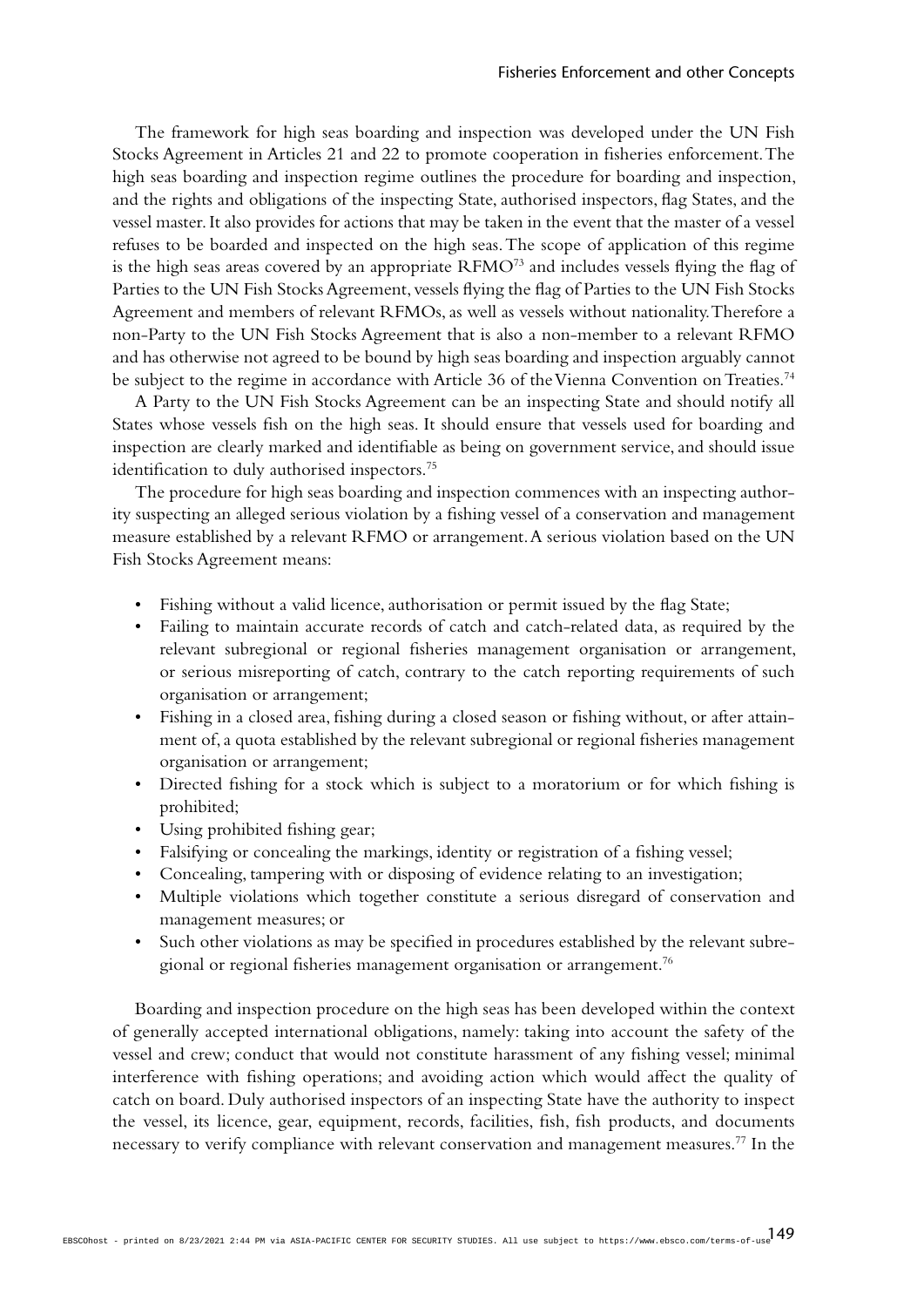course of boarding and inspection, authorised inspectors have the duty to present credentials to the master of the vessel, produce a copy of the relevant conservation and management measure in question, initiate notice to the flag State at the time of boarding, and provide a copy of the report to the master and authorities of the flag State.78 Inspectors also have the duty not to interfere with the master's ability to communicate with the authorities of the flag State and note any objection or statement which the master wishes to include in the report. Authorised inspectors have the obligation to avoid the use of force except when and to the degree necessary, only to ensure the safety of inspectors and where the inspectors are obstructed in the execution of their duties. If required, the degree of force to be used should not exceed that reasonably required under given circumstances.79 Flag States on the other hand, have the obligation to ensure that vessel masters accept and facilitate prompt and safe boarding by inspectors, cooperate with the inspectors, and allow the inspectors to communicate with flag State authorities. Vessel masters should also provide reasonable facilities to the inspectors, not obstruct, intimidate, or interfere with the inspectors in the performance of their duties, and facilitate their safe disembarkation.<sup>80</sup>

Inspectors are required to promptly leave the vessel following completion of the inspection if they find no evidence of a serious violation. $81$  However, where following a boarding and inspection there are clear grounds for believing that a vessel has engaged in an activity contrary to a relevant conservation and management measure, the inspecting State shall secure evidence and promptly notify the flag State of the alleged violation.<sup>82</sup> The flag State has the obligation to respond within three working days, and can do either of two options: one, investigate the matter and if evidence warrants, take enforcement action with respect to the vessel, in which case it needs to promptly inform the inspecting State of the results of the investigation and the enforcement action taken; or two, authorise the inspecting State to investigate.<sup>83</sup> If the flag State fails to respond or take action, the inspectors may remain on board and secure evidence and may require the master to assist in further investigation, including where appropriate, by bringing the vessel to the nearest port.<sup>84</sup> The inspecting State shall also immediately inform the flag State of the name of the port to which the vessel is to proceed. The inspecting State would need to inform the flag State and the relevant regional organisation or arrangement and its members or participants of the results of any investigation.<sup>85</sup> The flag State may, at any time during this course of investigation, request the inspecting State to release the vessel to the flag State along with full information on the progress and outcome of its investigation.<sup>86</sup>

In the event that the master of a vessel refuses to accept boarding and inspection in accordance with Articles 21 and 22 of the UN Fish Stocks Agreement or a similar regime established by the relevant RFMO, the flag State would need to direct the master of the vessel to submit immediately to boarding and inspection.<sup>87</sup> The exception to this would be if it is necessary to delay boarding and inspection due to issues relating to safety at sea. If the master does not comply with such direction, the flag State shall suspend the authorisation to fish of the vessel and order it to return immediately to port.<sup>88</sup>

The actions that may be taken by flag States against their vessels may vary and can include judicial proceedings and imposition of penalties. The UN Fish Stocks Agreement provides that actions that may be taken by States other than the flag State shall be proportionate to the seriousness of the violation.<sup>89</sup> It further provides that States shall be liable for damage or loss attributable to them arising from action taken which is unlawful or exceeds that reasonably required in the light of available information to implement the boarding and inspection procedure of the UN Fish Stocks Agreement.<sup>90</sup>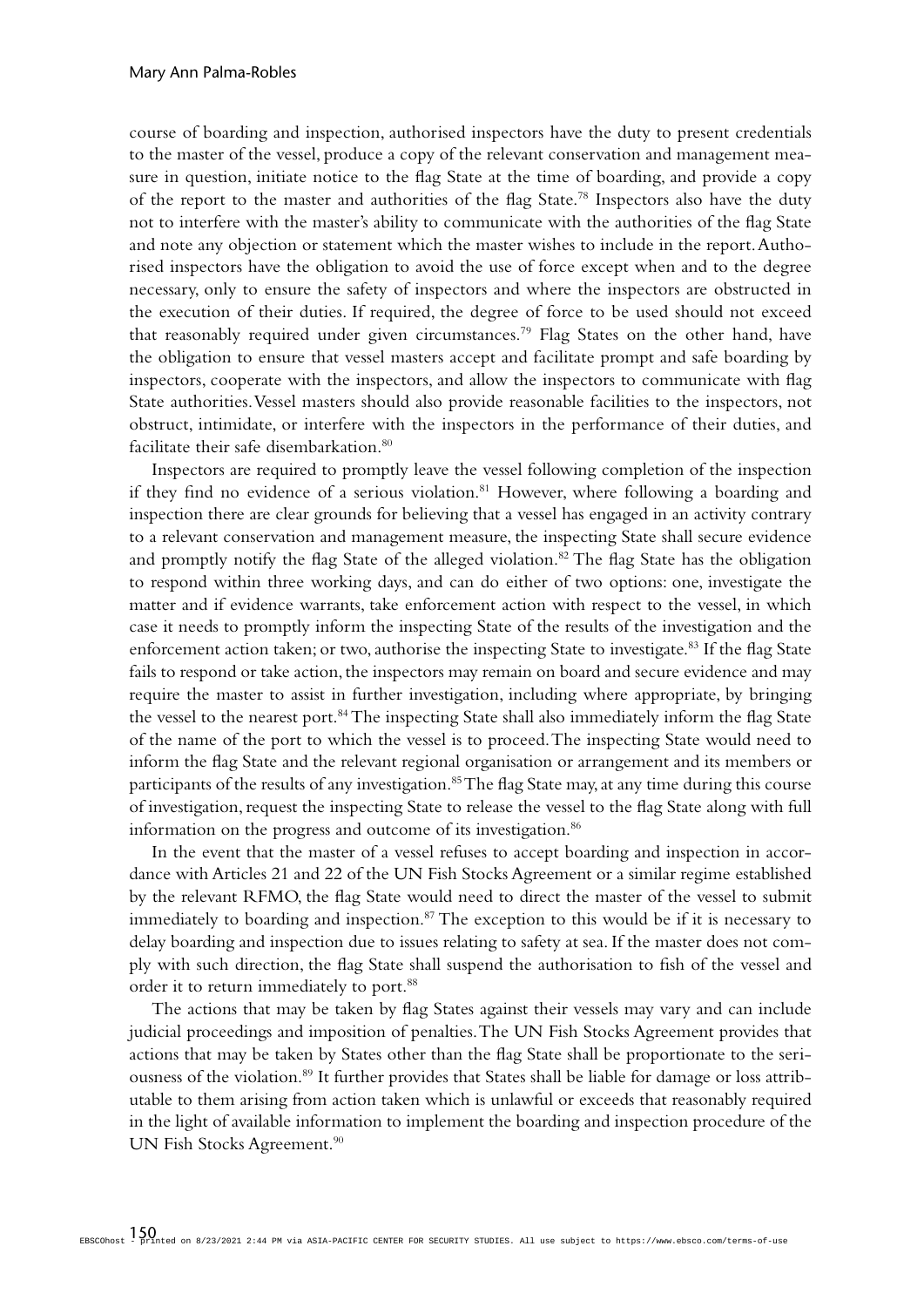#### **Port State enforcement**

All fishing vessels have to land or tranship their catch, or refuel and reload provisions in port.<sup>91</sup> Port State measures are therefore considered to be an effective means of addressing illegal fishing as they augment the shortcomings of flag States in exercising control and jurisdiction over vessels. There are two major roles of port States in combating IUU fishing. First, a port State may adopt measures to supplement the prescriptive and enforcement measures taken by both flag and coastal States. Second, a port State can adopt measures that would ensure that IUU vessels which have escaped detection from flag and coastal States and have entered or are about to enter their ports are made liable for their actions and reported to the concerned States.

The LOSC provides for the full sovereignty of a State with respect to ports in its territory. Part of this right is to take necessary steps to prevent any breach of the conditions associated with a port call.<sup>92</sup> It may also undertake investigations or institute proceedings with respect to any vessel discharge in violation of applicable rules of international law when a vessel is voluntarily in its port or offshore terminal.<sup>93</sup> These provisions however, are not enforcement powers directly related to fisheries.<sup>94</sup>

It is in the UN Fish Stocks Agreement that the role of port States in fisheries enforcement and compliance has been clearly established. Article 23(1) of the UN Fish Stocks Agreement provides for both the right and duty of a port State to take measures to promote the effectiveness of subregional, regional, and global conservation and management measures. A port State has the right to inspect documents, fishing gear and catch on board fishing vessels when it is in port or offshore terminals.<sup>95</sup> The UN Fish Stocks Agreement also allows a port State to undertake enforcement actions such as the prohibition of landing and transshipment if it has been established that the catch has been taken in a manner which undermines the effectiveness of a conservation and management measure on the high seas.<sup>96</sup> As opposed to an exercise of full sovereignty over ports, which can mean the adoption of either no or very strict regulations at the discretion of port States, the emphasis on both the right and a duty has given port States an important role in promoting conservation and management measure for straddling and highly migratory stocks. The FAO Code of Conduct for Responsible Fisheries and the IPOA-IUU also emphasise the role of port States in promoting sustainable fisheries.<sup>97</sup>

The FAO Port State Measures Agreement elaborates on the various measures adopted under the IPOA-IUU and the Model Scheme on Port State Measures,<sup>98</sup> in order to ascertain whether the vessel requiring entry has actually engaged in IUU fishing. This is done through vessel inspection and the requirement to submit information that will assist port States in determining the compliance of a vessel with relevant regulations. The key enforcement action that may be taken by port States is provided for in Article 18(1) of the FAO Port State Measures Agreement. Similar to the provisions of the UN Fish Stocks Agreement and the IPOA-IUU, Article 18 provides that if there are clear grounds for believing that a vessel has engaged in IUU fishing or fishing activity in support of such fishing following an inspection, the port State shall:

 $"$ . . .

- (a) promptly notify the flag State and, as appropriate, relevant coastal States, regional fisheries management organizations and other international organizations, and the State of which the vessel's master is a national of its findings;and
- (b) deny the vessel the use of its port for landing, transshipping, packaging and processing of fish that have not been previously landed and for other port services, including, *inter*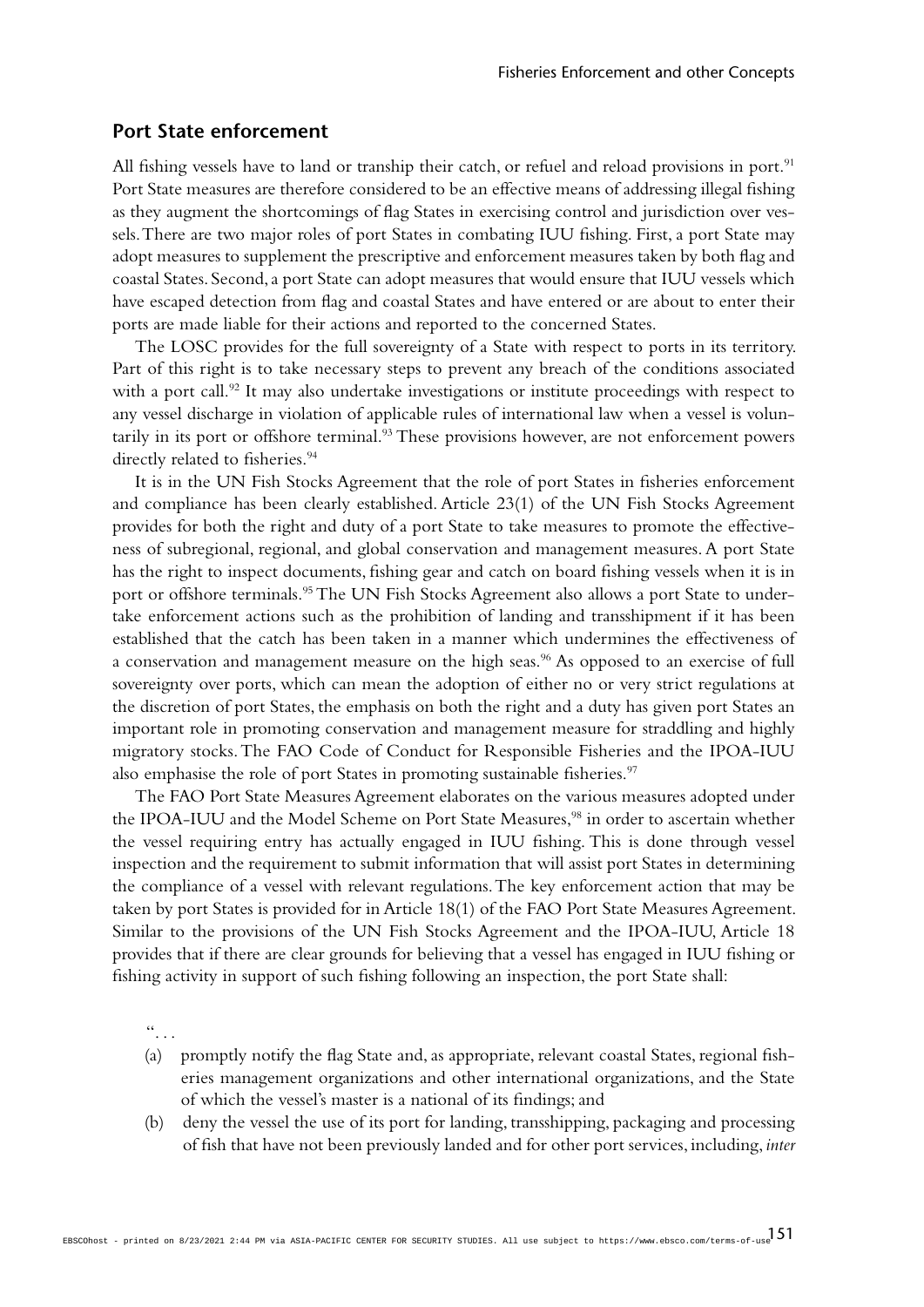*alia*, refuelling and resupplying, maintenance and drydocking, if these actions have not already been taken in respect of the vessel, in a manner consistent with this Agreement, including Article 4."99

Reporting of findings to the flag State and other relevant States and RFMOs is consistent with the duty to cooperate between States provided not only under the FAO Port State Measures Agreement but also in other global fisheries agreements. The FAO Compliance Agreement for example provides that when a fishing vessel is voluntarily in its port and there are reasonable grounds for believing that the fishing vessel has been used for an activity that undermines the effectiveness of international conservation and management measures, the port State is required to promptly notify the flag State.<sup>100</sup> The flag and port States may enter into arrangements that would allow the port State to conduct investigations as may be considered necessary to establish the violation by the fishing vessel.<sup>101</sup>

Prohibition of landing and transshipment of fish is the most common enforcement action adopted by many port States against foreign vessels. The enforcement action on prohibition of fish landing has been subject to objections from States because it also takes the form of a market or trade restriction. In the dispute between Chile and the European Union on swordfish in the Southeastern Pacific Ocean, the EU claimed that Chile had prescribed and implemented a measure in a discriminatory manner when it prohibited the unloading of swordfish in its ports.102 The dispute was settled amicably; however the burden to prove that the measure applied is non-discriminatory in nature rested on Chile as a port State. Therefore it is crucial that port States prescribe clear domestic regulations in taking enforcement actions against fishing vessels that have engaged in IUU fishing.

A distinctive port enforcement action against foreign fishing vessels only available under the FAO Port State Measures Agreement is the denial of port entry. Based on the information requested by a port State in advance from vessels intending to enter its port, a port State may deny the entry of a vessel if it believes that the vessel has engaged in IUU fishing or fishing activities in support of such fishing, especially if such vessel is included on an IUU list developed by a RFMO.103 In the case of denial of entry, a Party to the FAO Port State Measures Agreement is required to communicate its decision to the flag State of the vessel, and where appropriate to the relevant coastal State, regional or international organisation.104 The only exclusion from the application of the denial of port entry is *force majeure* or distress, consistent with international law.105

Even though the denial of port access is not expressly set out in the LOSC and other global fisheries agreements, a number of States had adopted this measure as an exercise of sovereignty over their ports prior to the development of FAO Port State Measures Agreement.106 Another area of cooperation between the port State and other States is provided in the UN Fish Stocks Agreement in relation to high seas boarding and inspection. When an inspecting State deems it necessary to bring the vessel to the nearest port and the flag State has failed to respond or take actions against the vessel, the port State has the obligation to render its assistance to the inspecting State, including taking all necessary steps to ensure the well-being of the crew.107 The exchange of port inspection information with the flag State is also a crucial component of cooperation as it enables the flag State to take punitive or corrective actions against its vessel. An example is the de-registration of the vessel *Paloma V* from the Namibian registry on the basis of the information obtained from the port inspection conducted by New Zealand authorities which proved that the vessel had been involved in IUU fishing.<sup>108</sup>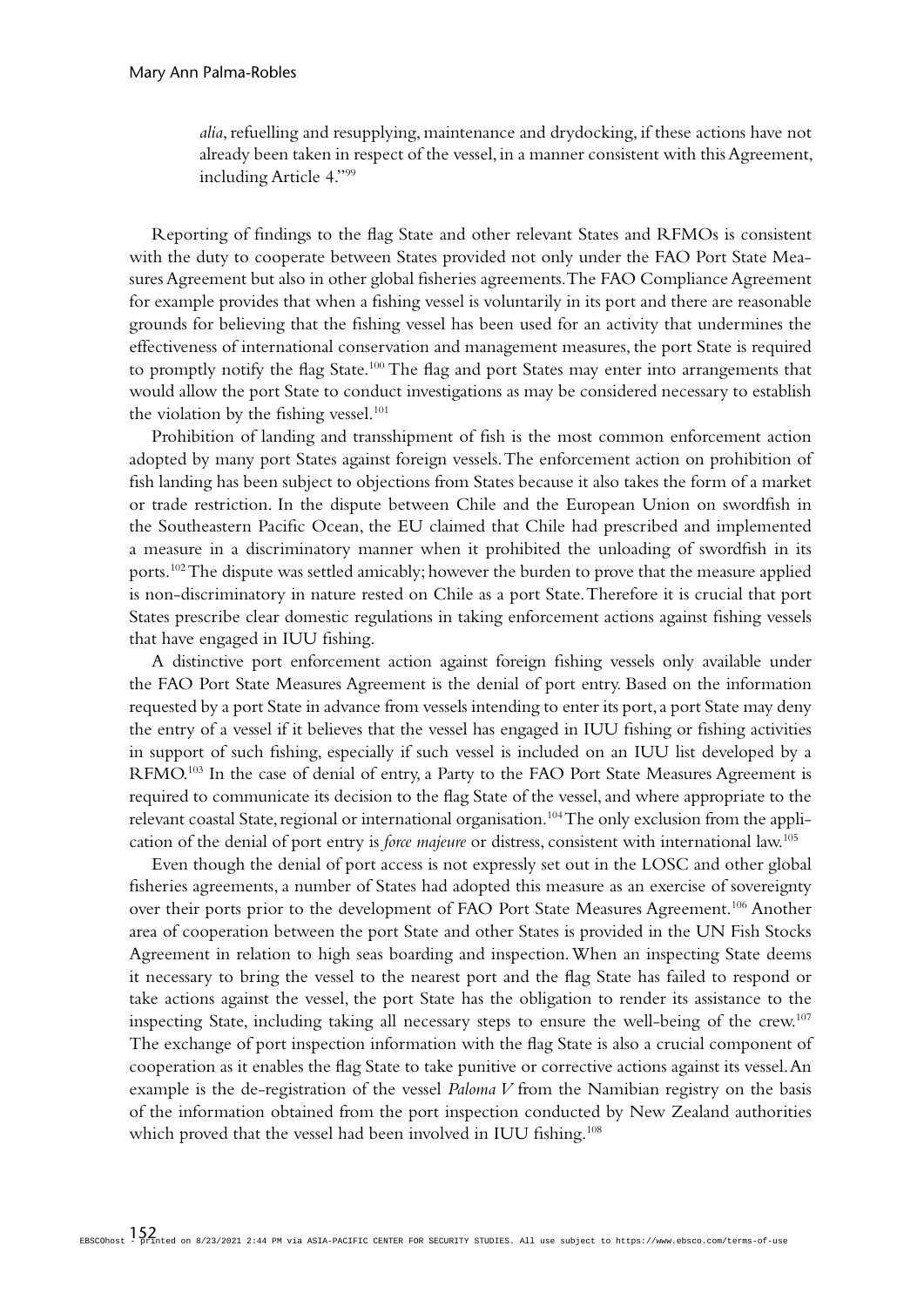#### **Monitoring, control and surveillance**

Monitoring, control and surveillance (MCS) is a term developed by the FAO in 1981<sup>109</sup> which is now widely accepted as a key principle in sustainable fisheries management and identified as the "best hope in preventing, deterring and eliminating IUU fishing".110 According to FAO, monitoring is the continuous requirement for the measurement of fishing effort characteristics and resource yields. This involves the collection, measurement, and analysis of fisheries data such as species composition, fishing effort, bycatch, discards, and areas of operation. Control is defined as the regulatory mechanism under which the exploitation of the resources may be conducted, such as the terms and conditions under which resources can be harvested which are normally embodied in national fisheries legislation and regional agreements. Lastly, surveillance is the degree and types of observations required to maintain compliance with the regulatory controls imposed on fishing activities.<sup>111</sup>

MCS has three spatial components: land, sea, and air.112 The land component of MCS serves as the base of operations and involves the coordination of MCS activities and deployment of available resources. The sea component of MCS includes the surveillance of the maritime zones of a coastal State, and may include the use of radar, sonar, and vessel platforms. The air component includes air surveillance and also includes the use of satellite-based technology to identify possible fisheries violations.113 The right combination of land, sea, and air assets based on the resources and capability of States determine success in responding to illegal fishing incidents in areas of national jurisdiction and on the high seas.

MCS has a wider scope than traditional fisheries enforcement in which patrol vessels mainly conduct surveillance operations and arrest of fishing vessels for alleged violations. MCS includes data collection and analysis, enactment of legislative instruments and implementation of management plans. There are a number of MCS tools provided in international instruments that may be used by States in support of fisheries enforcement, such as fishing licensing systems, record of fishing vessels, vessel monitoring systems (VMS), dockside monitoring, observer programmes, boarding and inspection regimes, catch certification, acquisition, storage and dissemination of MCS data, and port State measures.114 These MCS tools may be applied to monitor compliance with fisheries regulations from the commencement of the fishing activity to the final destination of the fish.115

MCS tools such as VMS and observer programmes help enhance enforcement activities of States resulting from the limited coverage of fisheries patrols. For example, satellite-based VMS required for most vessels fishing on the high seas provides monitoring agencies with accurate locations, speed, and identity of fishing vessels at periodic time intervals. This information may be used to detect illegal fishing in closed or restricted areas or during closed seasons. It may also ascertain a potential fisheries violation based on the position and movement of a vessel, i.e. a considerable time being spent on the EEZ by a transiting vessel may be an indication that the vessel is fishing. In the South Pacific, the Pacific Island Forum Fisheries Agency describes the role of VMS as support to existing surveillance assets such as patrol vessels, surveillance flights and regional observers that currently operate in the Western and Central Pacific Ocean.116

Observer programmes are conducted for purposes of fishery science and compliance. Implementation of an observer programme for fishery science purposes involves the estimation of total catch and biological sampling.<sup>117</sup> However observers may also be given the task of validating logbooks, observing catch landing and inspecting relevant documents for purposes of compliance with fisheries regulations. Observer programmes allow for the verification of fisheries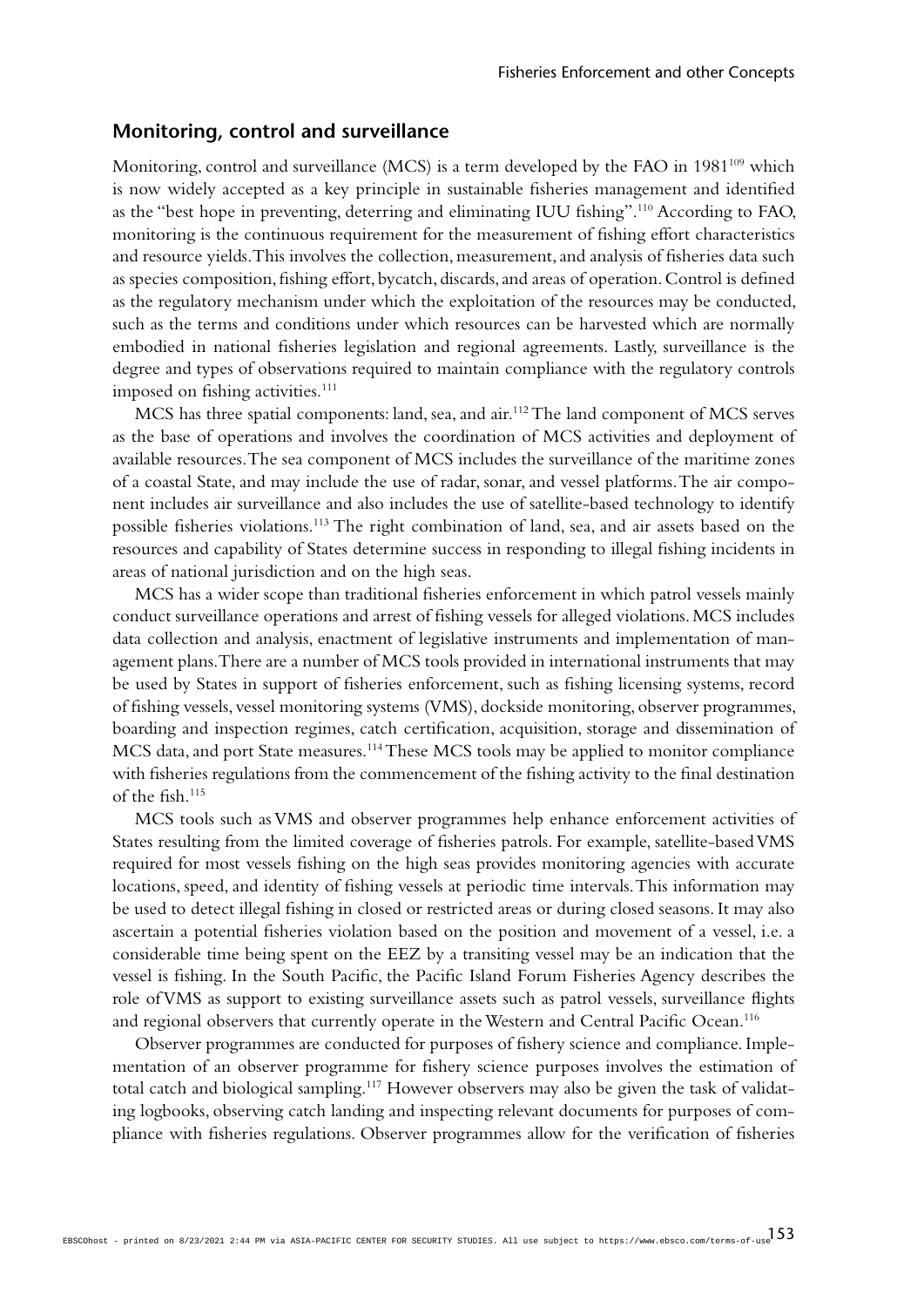data which is an effective means of detecting unreported fishing. Observer reports may also be required as evidence in court for the prosecution of fisheries offenders.

Although there are limitations to the scope and application of VMS, observer programmes and other MCS tools, they assist authorities to identify potential violations which would otherwise be undetected by traditional fisheries enforcement. Second, these MCS tools are established within a domestic and regional legal framework which fishing vessels are required to adhere to as a condition for fishing. On the high seas, a breach of relevant regional conservation and management measures is considered a serious fisheries violation and provides a trigger to initiate other MCS tools such as boarding and inspection.

## **MCS, compliance, and enforcement**

As described above, the broad concept of MCS suggests that various tools may be considered as fisheries enforcement measures. These MCS tools, although not referred to as such in global fisheries agreements such as the FAO Compliance Agreement also form part of the compliance and enforcement mechanisms developed under this agreement. The concept of compliance under the FAO Compliance Agreement centres on the role of the flag State to ensure that vessels abide by agreed conservation and management measures on the high seas. It calls for States to take effective action, consistent with international law, to deter reflagging of vessels to other nations as a means of avoiding compliance with conservation and management measures.<sup>118</sup> The agreement also calls upon States to join or enter into understanding with subregional or regional organisations with a view to achieving compliance with international conservation and management measures.119 To this end the FAO Compliance Agreement provides a number of MCS-related measures that may be undertaken by flag States, such as record of fishing vessels, licensing system and imposition of sanctions of adequate severity.

The UN Fish Stocks Agreement contains similar provisions but specifically refers to its Part IV as 'Compliance and Enforcement'. It provides for compliance and enforcement mechanisms by flag States in the context of high seas enforcement, as well as international cooperation in high seas boarding and provision of assistance in terms of "monitoring, control, surveillance, compliance and enforcement".120 In addition to these measures, the UN Fish Stocks Agreement provides for compliance and enforcement measures that may be taken by port States under Article 23. A number of regional fisheries management organisations such as the Western and Central Pacific Fisheries Commission (WCPFC) have developed a compliance mechanism where States are required to regularly report the measures they have adopted to implement agreed conservation and management measures;<sup>121</sup> however there is no sanction associated with the failure of States to adopt appropriate domestic measures. The WCPFC aims to adopt a graduated response to non-compliance by its members, cooperating non-members and participating territories by taking into account the type, severity, degree, and cause of the non-compliance in question.<sup>122</sup>

The relationship between MCS, compliance and enforcement is further outlined in the FAO Code of Conduct for Responsible Fisheries which provides that "States should ensure compliance with and enforcement of conservation and management measures and establish effective mechanisms, as appropriate, to monitor and control the activities of fishing vessels and fishing support vessels."<sup>123</sup> It also provides that these effective mechanisms are for "fisheries monitoring, surveillance, control and enforcement to ensure compliance with [their] conservation and management measures . . ."<sup>124</sup> These provisions suggest the close inter-relationship between the concepts of MCS, enforcement and compliance.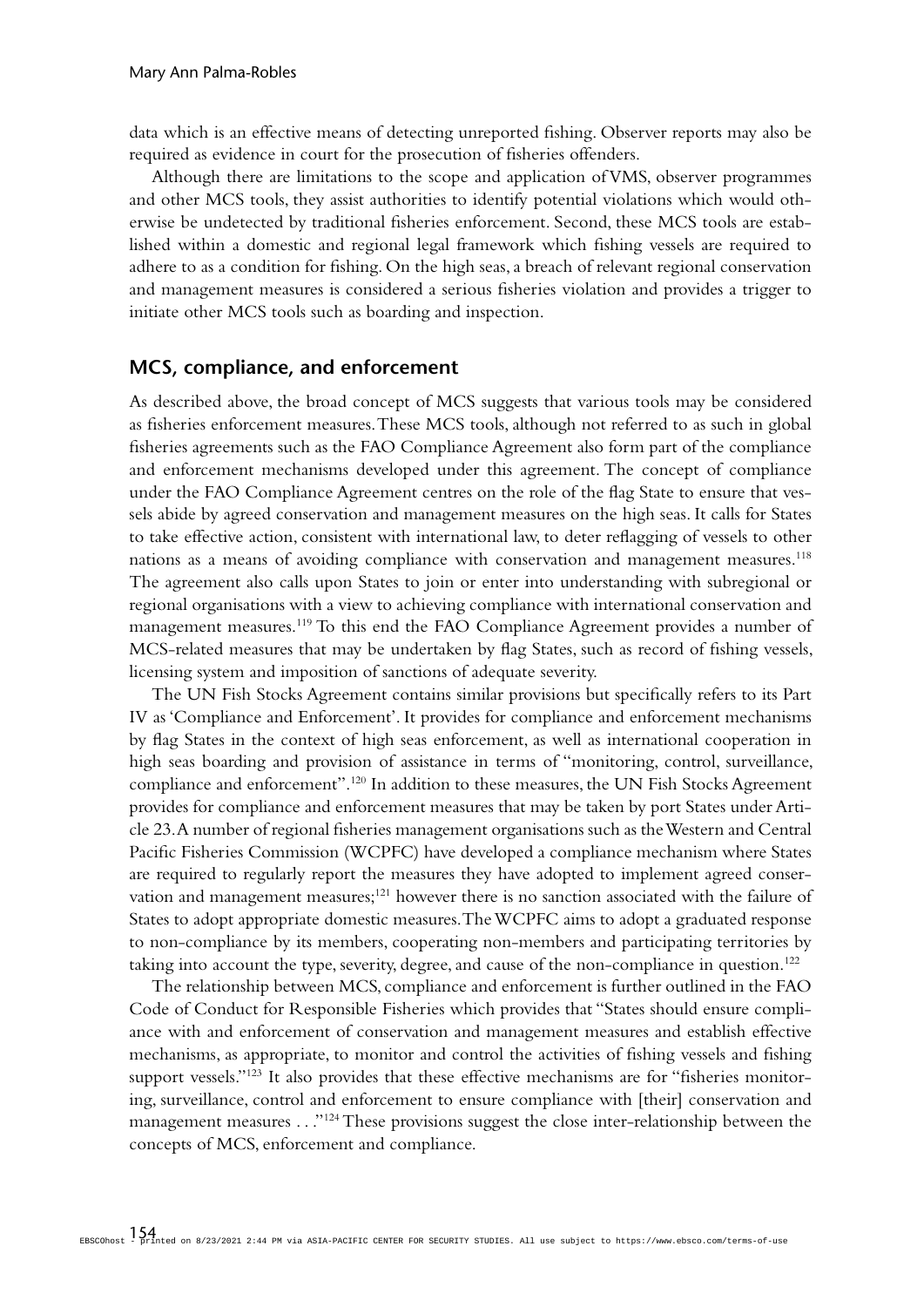However while these agreements focus on the application of the three concepts to ensure that vessels comply with agreed conservation and management measures, State practice has also evolved to ensure that compliance is not limited to the imposition of sanctions but also incentives that will encourage obedience among fishing vessels. It further involves the inclusion or participation of the fishing industry in decision-making in order to enhance the level of compliance, resource stewardship, and legitimacy of management authorities. This type of self or voluntary compliance is an effective means to supplement traditional fisheries enforcement and improve the success of MCS measures.

Australia has adopted the Australian Fisheries Management Authority (AFMA) Domestic Compliance and Enforcement Policy based on risk management that aims to achieve an "optimum level of compliance", defined as "the level of non-compliance at an acceptable level, which can be maintained at a reasonable cost, while not compromising the integrity and sustainability of the resource".125 This policy distinguishes between compliance, voluntary compliance, deterrence, and enforcement. The AFMA Domestic Compliance and Enforcement Policy provides for enforcement as one type of deterrence and compliance as a function of both voluntary compliance and deterrence. Although voluntary compliance is not the key focus of the policy, it is recognised as one of the many tools that can be used by fisheries officers to improve compliance.126

## **Emerging issues in IUU fishing**

There are a number of issues in fisheries that are not sufficiently addressed by the limited prescriptive and enforcement powers of States under the LOSC and global and regional fisheries agreements. Hence they require the development of more innovative measures at the domestic level and strengthened and wider collaboration between States, including facilitation of exchange of information and cooperative enforcement mechanisms.

The lack of adequate fisheries management frameworks for specific fisheries and fishing activities give rise to the inability of States to address issues at the enforcement level. These fisheries management concerns include fishing for non-tuna resources on the high seas, illegal fishing for associated species such as sharks and other marine mammals, fishing for deep sea species and their impact on vulnerable marine ecosystems, and fishing activities as a hazard to navigation. As a response to these issues, tuna RFMOs have adopted measures making it illegal to catch or use certain gears that catch non-target species such as sharks, seabirds, dolphins, and sea turtles. Regional organisations have also been created to manage non-tuna and deep sea resources such as the South Pacific Regional Fisheries Management Organisation (SPRFMO). These organisations have further developed measures that prohibit members from trading with vessels or States whose vessels have engaged in or supported IUU fishing.

There are also issues that directly challenge traditional fisheries enforcement and MCS and are not addressed by specific global or regional agreements. Examples include illegal fishing perpetrated by transnational criminal groups or 'fisheries crime', such as trafficking of people for purpose of forced labour in the fishing industry and use of vessels for acts of terrorism and other criminal activities. As a response to fisheries crime, INTERPOL launched an initiative in 2013 called Project Scale whose objectives are to: (a) raise awareness regarding fisheries crime and its consequences; (b) establish National Environment Security Task Forces to ensure cooperation between national and international agencies; (c) assess the needs of vulnerable member countries to effectively combat fisheries crimes; (d) conduct operations to suppress crime, disrupt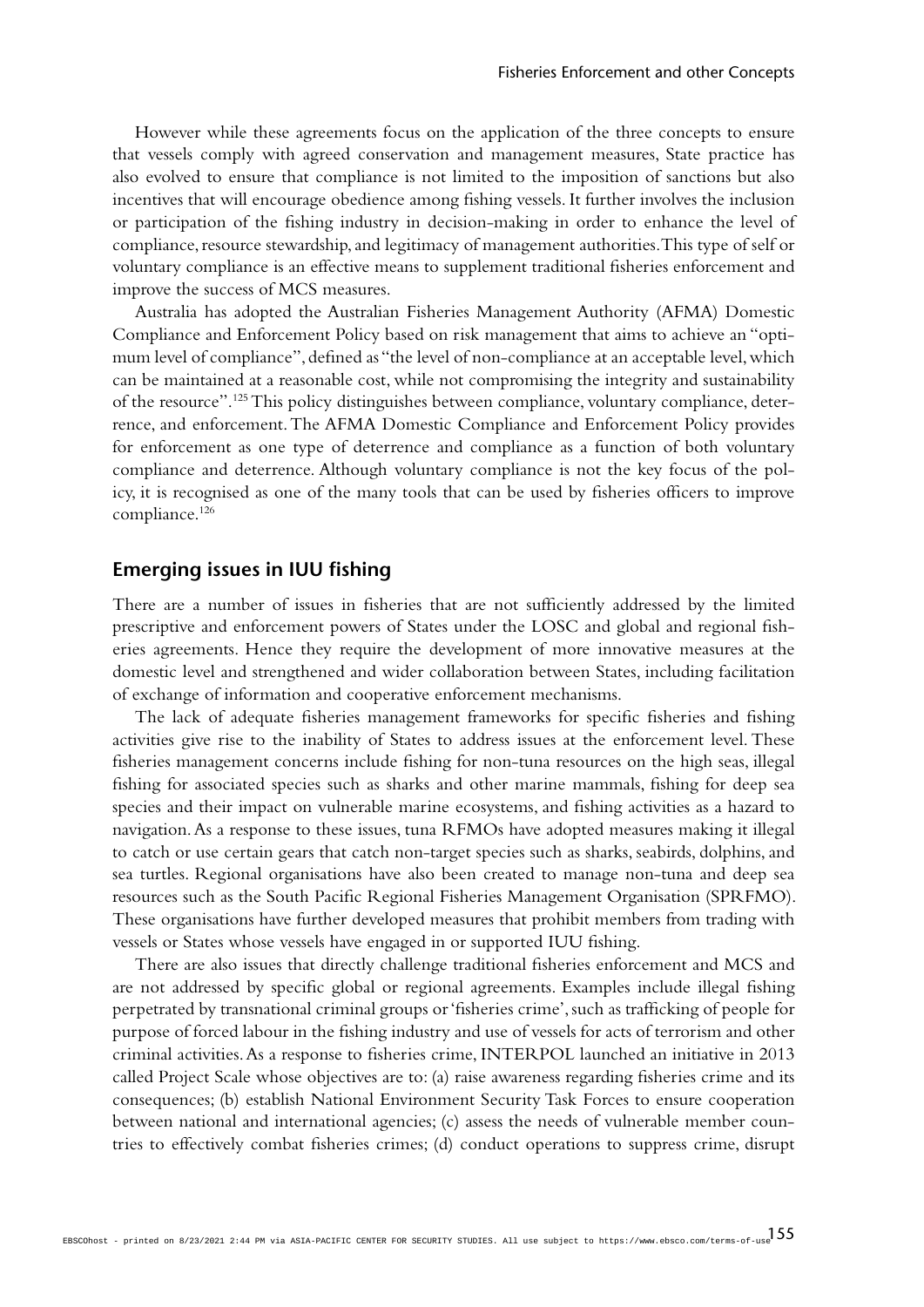trafficking routes, and ensure the enforcement of national legislation. A Fisheries Crime Working Group was established under this initiative to develop the capacity and capability of member countries to effectively address fisheries crime.127 A number of countries have cooperated and called upon INTERPOL to issue Purple Notices to illegal fishing vessels. INTERPOL's Purple Notices are used to seek or provide information on the modus operandi, objects, devices, and methods used by criminals associated with fishing. Where there are suspected illegal fishing activities involving elements of crime, a binding or a non-binding resolution may be adopted by members of RFMOs to refer the matter to the INTERPOL Fisheries Crime Working Group and encourage members to provide relevant information.

At a regional level, 25 West and Central African countries have adopted The Code of Conduct Concerning the Repression of Piracy, Armed Robbery Against Ships and Illicit Maritime Activity in West and Central Africa in 2013. The Code of Conduct recognises IUU fishing as a "transnational organised crime in the maritime domain" together with other well-established transnational criminal activities.128 The Code of Conduct provides a framework for cooperation for sharing and reporting of information, interdiction, apprehension and prosecution of suspected vessels, as well as the facilitation of care, treatment, and repatriation of people subjected to transnational crime in the maritime domain.<sup>129</sup>

## **Conclusion**

While the LOSC provides the basic framework for fisheries regulation and enforcement in the different maritime zones, the adoption of international agreements post LOSC has fortified the prescriptive and enforcement powers of States. The FAO Compliance Agreement, UN Fish Stocks Agreement and the FAO Port State Measures Agreement have introduced measures that address unique fisheries concerns. In sum, the strengthening of flag State responsibility through compliance mechanisms, high seas boarding and inspection, and port State jurisdiction in fisheries are three key aspects of relevant global agreements that have helped influence international fisheries enforcement. The emphasis on cooperation between States in modern international fisheries law has also led to bilateral, subregional, and regional agreements on MCS, compliance and enforcement that shape State practice to address IUU fishing.

The close relationship between the concepts of MCS, enforcement and compliance give States a range of tools and measures that may be adopted to address specific fisheries issues in the EEZ, on the continental shelf and on the high seas. However concerns in fisheries are continuously evolving and the lack of adequate management frameworks for certain species and fishing activities give rise to the inability of States to address such issues effectively. There are also issues that challenge traditional fisheries enforcement or revolve around broader political problems and require the development of more innovative measures beyond the scope of fisheries. These issues may be the subject of future fisheries enforcement mechanisms or arrangements between States.

#### **Notes**

- 1 Richard Ellis, *The Empty Ocean: Plundering the World's Marine Life* (Washington: Island Press, 2003), *cf* Thomax Huxley, 'The Fisheries Exhibition', 28 *Nature* (1883), pp. 176–177.
- 2 Food and Agriculture Organization (FAO), *The State of World Fisheries and Aquaculture: Opportunities and Challenges* (Rome: FAO, 2014), p. 37.
- 3 Ibid., p. 38.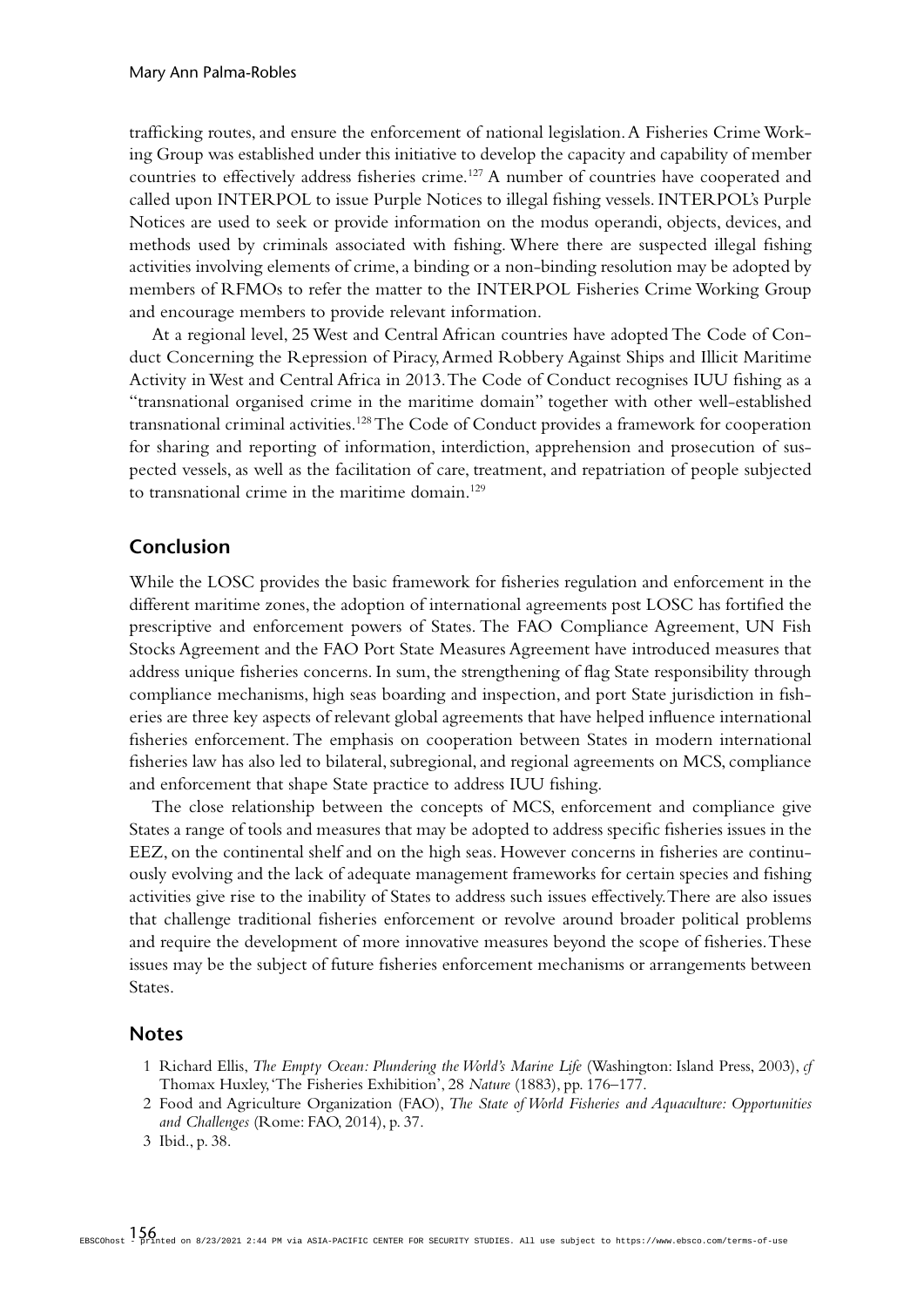- 4 Ibid.
- 5 United Nations General Assembly (UNGA), Sixty-ninth session, Agenda Item, 74(b), Sustainable fisheries, including through the 1995 Agreement for the Implementation of the Provisions of the United Nations Convention on the Law of the Sea of 10 December 1982 relating to the Conservation and Management of Straddling Fish Stocks and Highly Migratory Fish Stocks and related Instruments, *Resolution Adopted by the General Assembly on 9 December 2014, A/RES/69/109*, 06 February 2015, para. 56.
- 6 Marine Resources Assessment Group Ltd (MRAG), *Review of Impacts of Illegal, Unreported and Unregulated Fishing on Developing Countries: Final Report*, (London, 2005), p. 44.
- 7 See Mary Ann Palma, Martin Tsamenyi, and William Edeson, *Promoting Responsible Fisheries: The International Legal and Policy Framework to Combat Illegal, Unreported and Unregulated Fishing* (Netherlands: Brill, 2010).
- 8 FAO, *State of World Fisheries and Aquaculture 2004* (Rome: FAO, 2004), p. 86; See also The World Bank, *Fish to 2030: Prospects for Fisheries and Aquaculture* (Washington: World Bank, 2013).
- 9 The World Bank, *The Sunken Billions: the Economic Justification for Fisheries Reform* (Washington: World Bank, 2009), p. 43.
- 10 *World Ocean Review: Living with the Oceans 2010* (Hamburg: Maribus, 2010), pp. 130–139.
- 11 Food and Agriculture Organisation (FAO), Fisheries Management, *FAO Technical Guidelines for Responsible Fisheries No. 4* (Rome: FAO, 1997), at 14.
- 12 Francisco Orrego Vicuña, *The Changing International Law on High Seas Fisheries* (Cambridge: University Press, 1999), pp. 8–13; See also Shigeru Oda, *International Control of Sea Resources* (Dordrecht: Martinus Nijhoff Publishers, 1989).
- 13 United Nations Convention on the Law of the Sea, Montego Bay, Jamaica, concluded on 10 December 1982, in force 16 November 1994, 1833 UNTS 3; 21 ILM 1261 (1982).
- 14 *Agreement to Promote Compliance with International Conservation and Management Measures by Fishing Vessels on the High Seas*, signed 24 November 1993, 2221 UNTS 91 (entered into force 24 April 2003).
- 15 *United Nations Agreement for the Implementation of the Provision of the United Nations Convention on the Law of the Sea of 10 December 1982 Relating to the Conservation and Management of Straddling Fish Stocks and Highly Migratory Fish Stocks*, New York, concluded on 04 August 1995, in force 11 December 2001, 34 ILM 1542 (1995); 2167 UNTS 88.
- 16 FAO, *Agreement on Port State Measures to Prevent, deter and Eliminate Illegal, Unreported and Unregulated Fishing*, signed 22 November 2009 [2010] ATNIF 41.
- 17 *LOSC*, Preamble.
- 18 David Balton, 'The Compliance Agreement' in Ellen Hey, (ed.), *Developments in International Fisheries Law* (Hague: Kluwer Law International, 1999) p. 34.
- 19 *FAO Compliance Agreement*, Art. I(a) and II(2).
- 20 Article III of the FAO Compliance Agreement provides that in a fishing region where bordering coastal States have not yet declared EEZs, or equivalent zones of national jurisdiction over fisheries, such coastal State Parties to the agreement may agree to establish a minimum length of fishing vessels below which the agreement shall not apply.
- 21 UN Conference on Straddling and Highly Migratory Fish Stocks, Fourth Session, *Statement Made by the Chairman of the Conference at the Closing of the Fourth Session, on 26 August 1994*, A/CONF.164/24, para 5, in Jean-Pierre Lévy and Gunnar G Schram, *United Nations Conference on Straddling Fish Stocks and Highly Migratory Fish Stocks: Selected Documents* (Hague: Martinus Nijhoff Publishers, 1996).
- 22 *UN Fish Stocks Agreement*, Art. 23.
- 23 *UN Fish Stocks Agreement*, Art. 8.
- 24 *UN Fish Stocks Agreement*, Arts. 21 and 22
- 25 *FAO Port State Measures Agreement*, Art. 2.
- 26 *FAO Port State Measures Agreement*, Art. 3.
- 27 *FAO Port State Measures Agreement*, Art. 6.
- 28 Food and Agriculture Organization (FAO), *Code of Conduct for Responsible Fisheries*, FAO Conference, 28th sess (31 October 1995).
- 29 The four International Plans of Action developed under the FAO Code of Conduct are International Plan of Action for Reducing Incidental Catch of Seabirds in Longline Fisheries (IPOA-Seabirds) 1999, International Plan of Action for the Conservation and Management of Sharks (IPOA-Sharks) 1999, International Plan of Action for the Management of Fishing Capacity (IPOA-Capacity) 1999, and the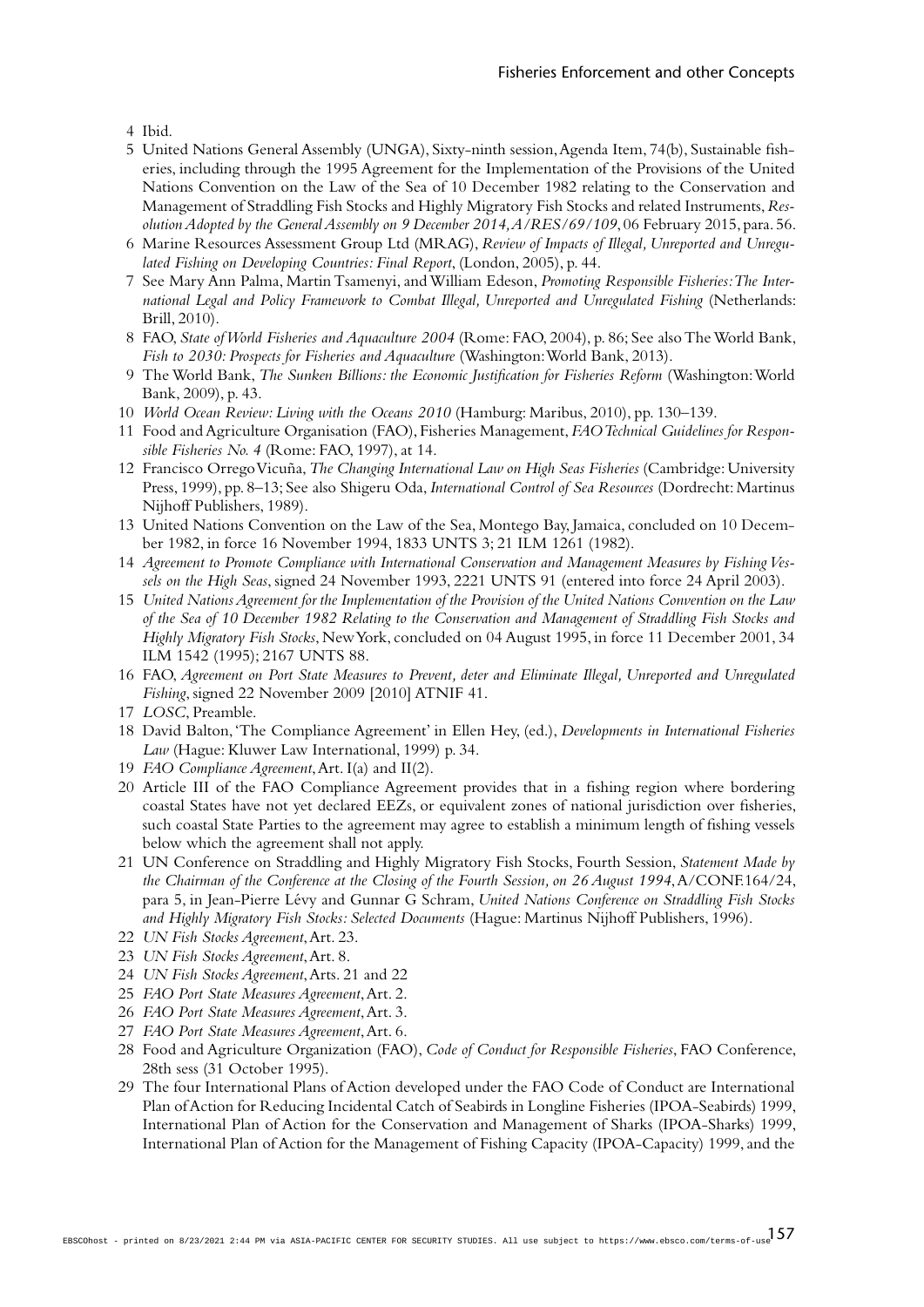International Plan of Action to Prevent, Deter, and Eliminate Illegal, Unreported, and Unregulated Fishing (IPOA-IUU) 2001.

- 30 *International Plan of Action to Prevent, Deter and Eliminate Illegal, Unreported and Unregulated Fishing* (IPOA-IUU), Adopted on 23 June 2001 at the 120th Session of the FAO Council.IPOA-IUU, para. 24.
- 31 LOSC, Arts. 19(2)(i), 20(1)(d) and (e), 25, and 42(1)(c), and 54.
- 32 LOSC, Art. 21(c0 and (d).
- 33 LOSC, Art. 19(i).
- 34 LOSC, Art. 51(1).
- 35 Dysi Polite, 'Traditional Fishing Rights: Analysis of State Practice,' 5 *Australian Journal of Maritime and Ocean Affairs* (2013), 120, 126.
- 36 Ibid.
- 37 Parties to the Nauru Agreement, *A Third Arrangement Implementing the Nauru Agreement Setting Forth Additional Terms and Conditions of Access to the Fisheries Zones of the Parties*, Koror, 16 May 2008, amended 11 September 2010, Art. 3.
- 38 Western and Central Pacific Fisheries Commission, Conservation and Management Measure 2010–02, *Conservation and Management Measure for the Eastern High Seas Pocket Special Management Area*, Honolulu, 10 December 2010, para. 2.
- 39 See Chapter 1 of this volume.
- 40 Ellen Hey, 'The Fisheries Provisions of the LOS Convention' in Ellen Hey, (ed.), *Developments in International Fisheries Law* (Hague: Kluwer Law International, 1999), p. 27.
- 41 *LOSC*, PartV.
- 42 *LOSC*, Art. 62(4).
- 43 *FAO Compliance Agreement*, Art. 1(a).
- 44 International Tribunal for the Law of the Sea (ITLOS), The M/V "SAIGA" Case (Saint Vincent and the Grenadines v Guinea), Case No 1, Judgment of 04 December 1997, para. 56.
- 45 ITLOS, *The M/V "SAIGA*" Case No 1, para. 64.
- 46 *Convention for the Prohibition of Fishing with Long Driftnets in the South Pacific*, concluded on 24 November 1989, in force 17 May 1991, ATS 1992 No. 30, Art. 1.
- 47 ITLOS, *The M/V "SAIGA*" Case No 1, para. 56.
- 48 *FAO Port State Measures Agreement*, Art. 1(c).
- 49 *FAO Port State Measures Agreement*, Art. 1(d).
- 50 ITLOS, *The "M/V Saiga" Case (Saint Vincent and the Grenadines v. Guinea) (Prompt Release)*, Case No. 1, Judgment of 04 December 1997, para. 82.
- 51 ITLOS, *The "Camuoco" Case (Panama v. France) (Prompt Release)*, Case No. 5, Judgment of 07 February 2000, para. 67.
- 52 ITLOS, *The "Monte Confurco" Case (Seychelles v. France) (Prompt Release)*, Case No. 6, Judgment of 18 December 2000, para. 76.
- 53 ITLOS, *The "Volga" Case (Russian Federation v. Australia) (Prompt Release)*, Case No. 11, Judgement of 23 December 2002, para. 77.
- 54 ITLOS, *The "Tomimaru" Case* (Japan v. Russian Federation) *(Prompt Release)*, Case No. 15, Judgment of 06 August 2007, para. 72
- 55 *Olbers v Commonwealth of Australia* (No 4) [2004] FCA 229 at 80.
- 56 Warwick Gullett, 'Development of Australian Fisheries Law: Setting the Law of the Sea Convention Adrift?' 21 *Environmental and Planning Law Journal* (2004) 169, 174.
- 57 Ibid, 175.
- 58 *The "Tomimaru" Case*, Case No. 15, para. 73.
- 59 ITLOS, *The "Juno Trader" Case (Saint Vincent and the Grenadines v Guinea-Bissau) (Prompt Release)*, Case No. 13, Judgment of 18 December 2004, para. 77.
- 60 Ibid.
- 61 See for example Sedentary Organism Proclamation of the Governor-General of the Commonwealth of Australia in December 1995. Under section 12 of the Australian *Fisheries Management Act* 1991 (Cth), the Governor-General may declare an organism to be a sedentary organism to which the Act applies if he or she is satisfied that a marine organism of any kind, for the purpose of international law, is part of the living natural resources of the Australian continental shelf.
- 62 *LOSC*, Art. 77(4).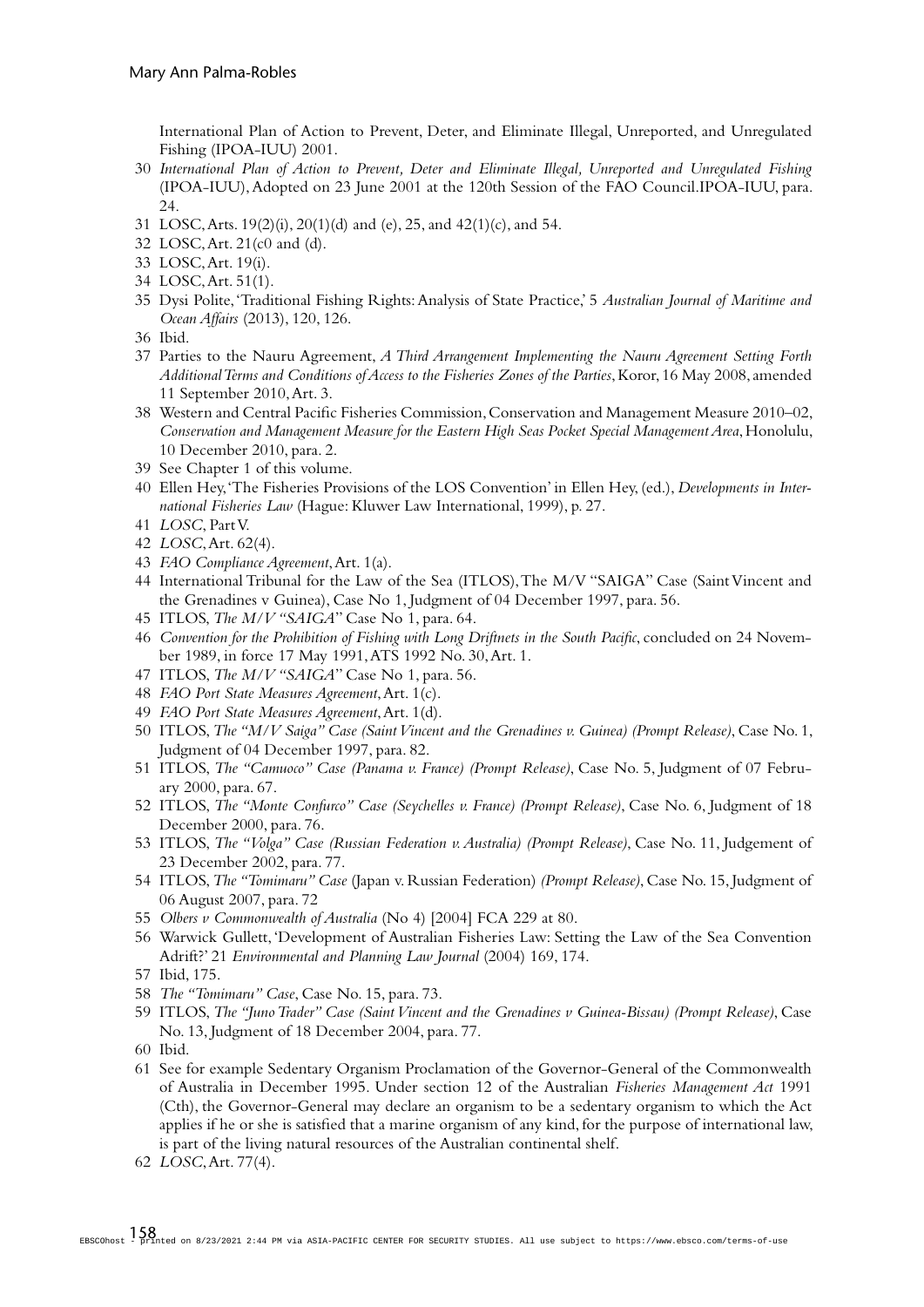#### *LOSC*, Art. 77(2).

- See FAO International Guidelines for the Management of Deep Sea Fisheries in the High Seas (Rome, 2009); See also a series of United Nations General Assembly Resolutions beginning with UNGA, Fifty-ninth session, Agenda Item 49(b), Resolution adopted by the General Assembly, Sustainable fisheries, including through the 1995 Agreement for the Implementation of the Provisions of the United Nations Convention on the Law of the Sea of 10 December 1982 relating to the Conservation and Management of Straddling Fish Stocks and Highly Migratory Fish Stocks, and related instruments, 17 January 2005, *A/RES/59/25*, para. 66.
- *LOSC*, Art. 33.
- LOSC, Art. 91(1).
- *UN Fish Stocks Agreement*, Art. 19(1).
- *UN Fish Stocks Agreement*, Art. 19(2).
- *UN Fish Stocks Agreement*, Art 19(1)(d).
- *UN Fish Stocks Agreement*, Art. 19(2); *FAO Compliance Agreement*, Art. III(8).
- *FAO Compliance Agreement*, Art. III(5)(b).
- *UN Fish Stocks Agreement*, Art. 19(2).
- An appropriate RFMO in this context means an organisation with competence in managing tuna resources, such as the Indian Ocean Tuna Commission (IOTC), International Commission for the Conservation and Atlantic Tunas (ICCAT), Inter-American Tropical Tuna Commission (IATTC), and Western and Central Pacific Fisheries Commission (WCPFC). Currently, only WCPFC, IOTC and ICCAT have developed boarding and inspection schemes.
- *Vienna Convention on the Law of Treaties*, Vienna, Austria, concluded 23 May 1969, in force 27 January 1980, UN Doc. A/Conf.39/27; 1155 UNTS 331; 8 ILM 679 (1969); 63 AJIL 875 (1969), Art. 36.
- *UN Fish Stocks Agreement*, Art. 21(4).
- *UN Fish Stocks Agreement*, Art. 21(11).
- *UN Fish Stocks Agreement*, Art. 22(2).
- *UN Fish Stocks Agreement*, Art. 22(1).
- *UN Fish Stocks Agreement*, Art. 22(1)(f).
- *UN Fish Stocks Agreement*, Art. 22(3).
- *UN Fish Stocks Agreement*, Art. 22(1)(e).
- *UN Fish Stocks Agreement*, Art. 21(5).
- *UN Fish Stocks Agreement*, Art. 21(6).
- *UN Fish Stocks Agreement*, Art. 21(8).
- *UN Fish Stocks Agreement*, Art. 21(9).
- *UN Fish Stocks Agreement*, Art. 21(12).
- *UN Fish Stocks Agreement*, Art. 22(4).
- *UN Fish Stocks Agreement*, Art. 22(4).
- *UN Fish Stocks Agreement*, Art. 21(16).
- *UN Fish Stocks Agreement*, Art. 21(18).
- For the purpose of these discussions, ports include offshore terminals and other installations for landing, transhipping, refuelling, or re-supplying. *FAO Port State Measures Agreement*, Art. 1(g).
- *LOSC*, Art. 25.2.
- *LOSC*, Art. 218.
- See also Chapter 6 of this volume.
- *UN Fish Stocks Agreement*, Art. 23(2).
- *UN Fish Stocks Agreement*, Art. 23(3).
- FAO Code of Conduct, Art. 8.3; IPOA-IUU, paras. 52–64.
- FAO, *Model Scheme on Port State Measures to Combat Illegal, Unreported and Unregulated Fishing* (Rome: FAO, 2007).
- Article 4 of the FAO Port State Measures agreement provides for the relationship of the agreement with international law and other international instruments.
- *FAO Compliance Agreement*, Art. V(2).
- *FAO Compliance Agreement*, Art. V(2).
- International Tribunal on the Law of the Sea (ITLOS), *Case Concerning the Conservation and Sustainable Exploitation of Swordfish Stocks in the South-eastern Pacific Ocean (Chile v. European Community)*, List of Cases No. 7, Constitution Chamber Order of 20 December 2000, para. 2.3(d).